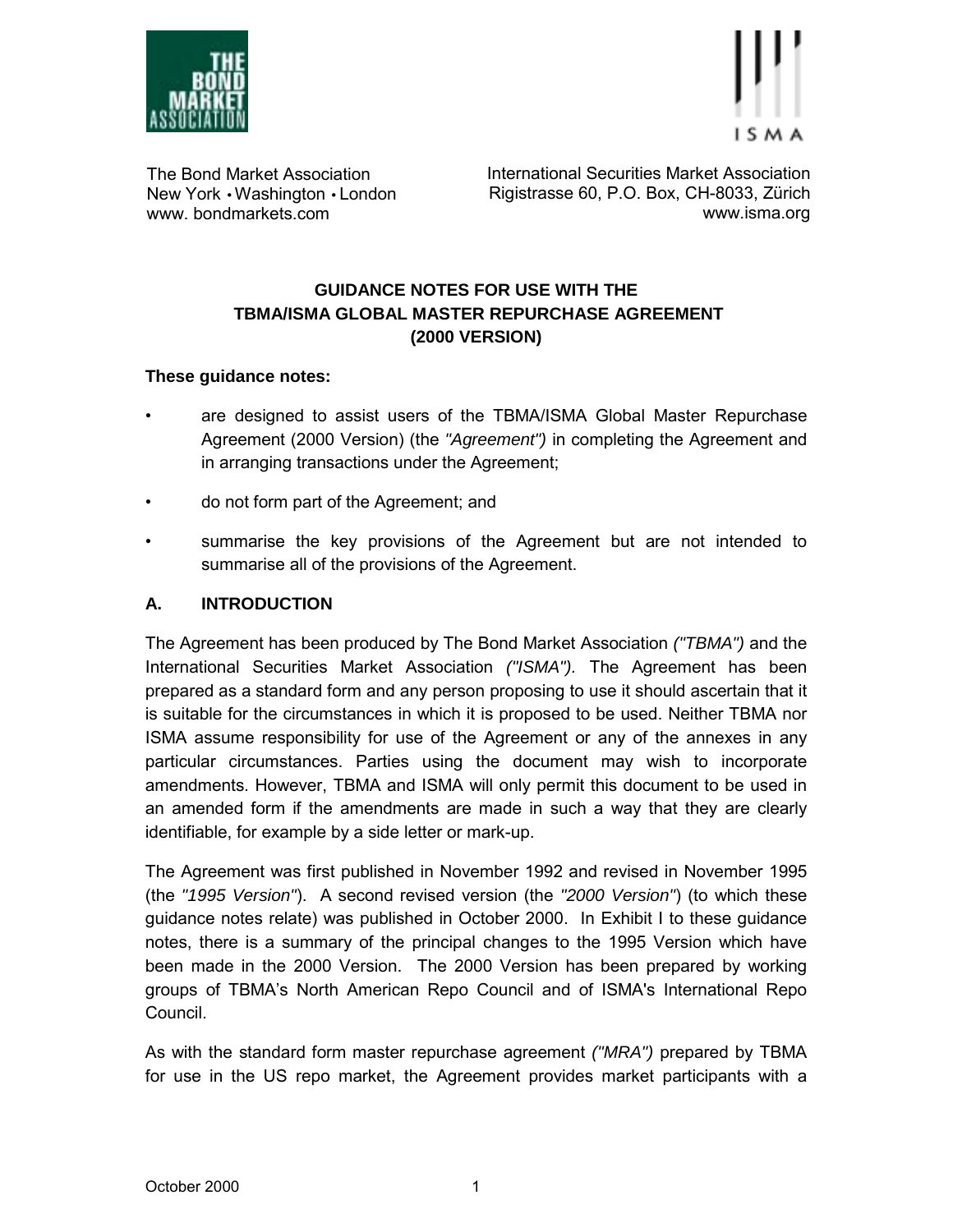



substantial degree of flexibility in structuring the commercial aspects of both the Agreement and transactions made under it. For ease of reference a note of the matters which the Agreement expressly leaves to be agreed between the parties in respect of the Agreement as a whole appears in Annex I to the Agreement, while a note of equivalent matters in respect of particular transactions appears in Annex II to the Agreement (which provides a form for use as a confirmation).

The Agreement is designed for use with repurchase transactions (repos) but may also be used for buy/sell back transactions. The Buy/Sell Back Annex contains additional terms applicable to buy/sell back transactions effected under the Agreement. Use of the Agreement for buy/sell backs may help parties, where documentation is required, to obtain the most favourable capital treatment of transactions under the European Union Capital Adequacy Directive.

It is intended that TBMA and ISMA seek legal opinions from counsel in various jurisdictions on the enforceability of the Agreement. The jurisdictions to be covered by the opinions include: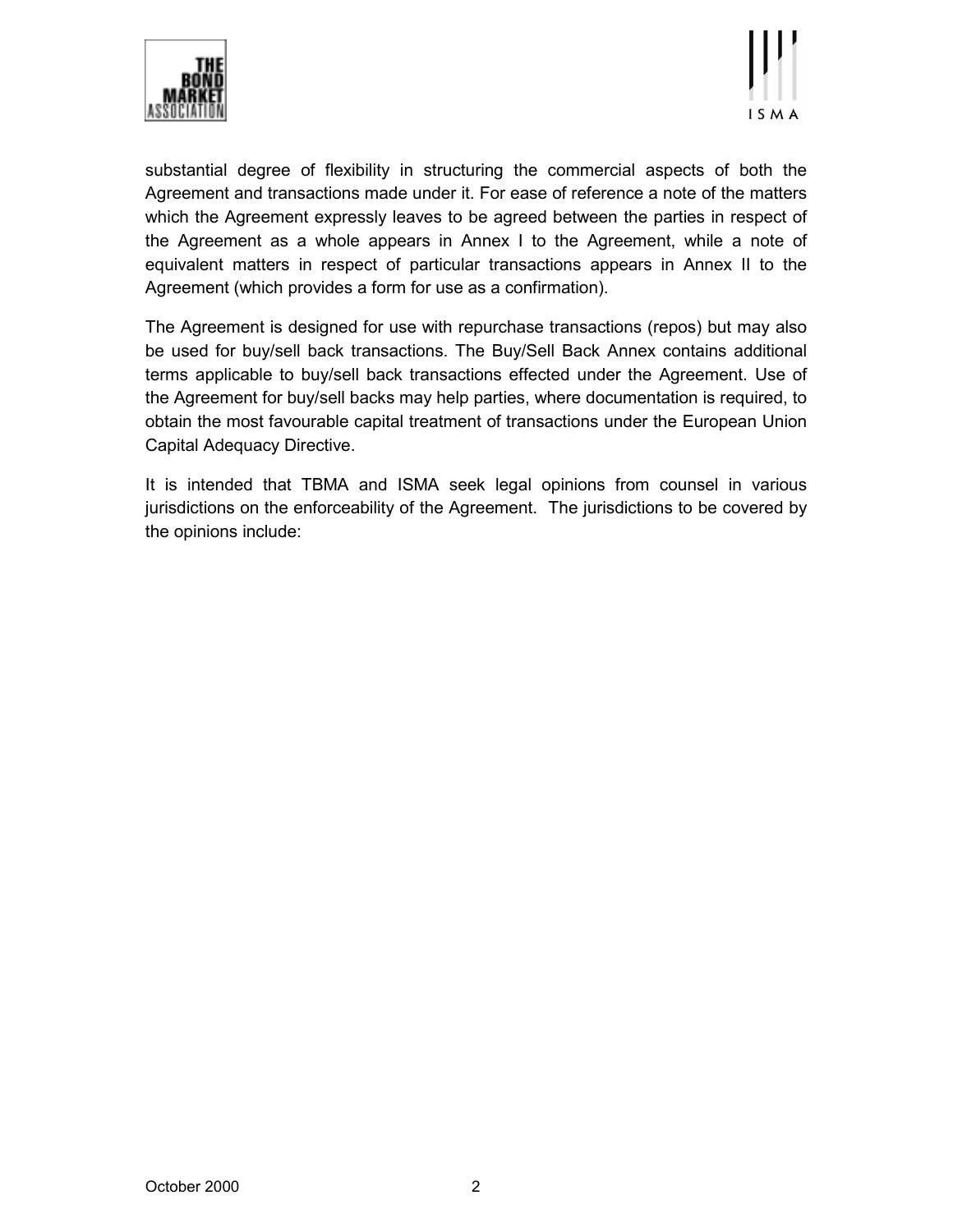



(i) Legal opinions sought by TBMA and ISMA jointly (indicating the annexes - in addition to annexes I and II - whose impact on the Agreement's enforceability is considered by the opinion):

|                                     | GMRA (incl. AFMA        |       | Bills of                | Canadian                | Dutch | Equities                | Gilts                   | Italian                 | Japanese                | <b>RITS</b> | Swiss |
|-------------------------------------|-------------------------|-------|-------------------------|-------------------------|-------|-------------------------|-------------------------|-------------------------|-------------------------|-------------|-------|
|                                     | effect of the           | Annex | Exchange                | Annex ***               |       | Annex Annex             |                         | Annex Annex             | Annex ***               | Annex       | Annex |
|                                     | CPMA** on               |       | Annex                   |                         |       |                         |                         |                         |                         |             |       |
|                                     | the GMRA)               |       |                         |                         |       |                         |                         |                         |                         |             |       |
| Austria                             | $\overline{\mathsf{x}}$ |       | $\overline{\mathsf{x}}$ |                         |       | X                       | $\overline{\mathsf{x}}$ | $\overline{\mathsf{x}}$ | $\overline{\mathsf{x}}$ |             |       |
| Belgium                             | $\overline{X}$          |       | $\overline{X}$          |                         |       | $\overline{\mathsf{x}}$ | $\overline{X}$          | $\overline{\mathsf{x}}$ | $\overline{\mathsf{x}}$ |             |       |
| Canada                              | $\overline{X}$          |       | $\overline{X}$          | $\overline{\mathsf{x}}$ |       | $\overline{X}$          | $\overline{\mathsf{x}}$ | $\overline{\mathsf{x}}$ | $\overline{\mathsf{x}}$ |             |       |
| England                             | $\overline{X}$          |       | $\overline{X}$          |                         |       | $\overline{X}$          | $\overline{\mathsf{X}}$ | $\overline{\mathsf{x}}$ | $\overline{\mathsf{x}}$ |             |       |
| Finland                             | $\overline{X}$          |       | $\overline{\mathsf{x}}$ |                         |       | $\overline{\mathsf{x}}$ | $\overline{X}$          | $\overline{\mathsf{x}}$ | $\overline{\mathsf{x}}$ |             |       |
| France                              | $\overline{\mathsf{x}}$ |       | $\overline{\mathsf{x}}$ |                         |       | X                       | $\overline{\mathsf{x}}$ | $\overline{\mathsf{x}}$ | $\overline{\mathsf{x}}$ |             |       |
| Germany                             | $\overline{\mathsf{x}}$ |       | $\overline{\mathsf{x}}$ |                         |       | $\overline{X}$          | $\overline{\mathsf{x}}$ | $\overline{\mathsf{x}}$ | $\overline{\mathsf{x}}$ |             |       |
| Holland                             | $\overline{X}$          |       | $\overline{\mathsf{x}}$ |                         | X     | $\overline{\mathsf{x}}$ | $\overline{\mathsf{x}}$ | $\overline{\mathsf{x}}$ | $\overline{\mathsf{x}}$ |             |       |
| Ireland                             | $\overline{X}$          |       | $\overline{X}$          |                         |       | $\overline{\mathsf{x}}$ | $\overline{X}$          | $\overline{\mathsf{x}}$ | $\overline{\mathsf{x}}$ |             |       |
| Italy                               | $\overline{\mathsf{x}}$ |       | $\overline{X}$          |                         |       | $\overline{\mathsf{x}}$ | $\overline{X}$          | $\overline{\mathsf{x}}$ | $\overline{\mathsf{x}}$ |             |       |
| Japan                               | $\overline{X}$          |       | $\overline{\mathsf{X}}$ |                         |       | χ                       | $\overline{\mathsf{X}}$ | $\overline{\mathsf{x}}$ | $\overline{X}$          |             |       |
| Luxemburg/<br>Luxembourg            | $\overline{X}$          |       | $\overline{X}$          |                         |       | $\overline{\mathsf{x}}$ | χ                       | $\overline{\mathsf{x}}$ | $\overline{X}$          |             |       |
| Portugal                            | $\overline{\mathsf{x}}$ |       | $\overline{\mathsf{x}}$ |                         |       | $\overline{\mathsf{x}}$ | $\overline{\mathsf{x}}$ | $\overline{\mathsf{x}}$ | $\overline{\mathsf{x}}$ |             |       |
| Spain*                              | $\overline{\mathsf{x}}$ |       | $\overline{\mathsf{x}}$ |                         |       | X                       | $\overline{\mathsf{x}}$ | $\overline{\mathsf{x}}$ | $\overline{\mathsf{x}}$ |             |       |
| Switzerland                         | $\overline{\mathsf{x}}$ |       | $\overline{\mathsf{x}}$ |                         |       | $\overline{X}$          | $\overline{\mathsf{x}}$ | X                       | $\overline{X}$          |             | X     |
| <b>USA</b><br>(Federal/New<br>York) | $\overline{X}$          |       | $\overline{X}$          |                         |       | $\overline{\mathsf{X}}$ | $\overline{X}$          | $\overline{\mathsf{x}}$ | $\overline{X}$          |             |       |

\*currently no opinion available

\*\* the Cross Product Master Agreement

\*\*\* The Canadian and Japanese Annexes will not have been published at the date of publication of the 2000 Version.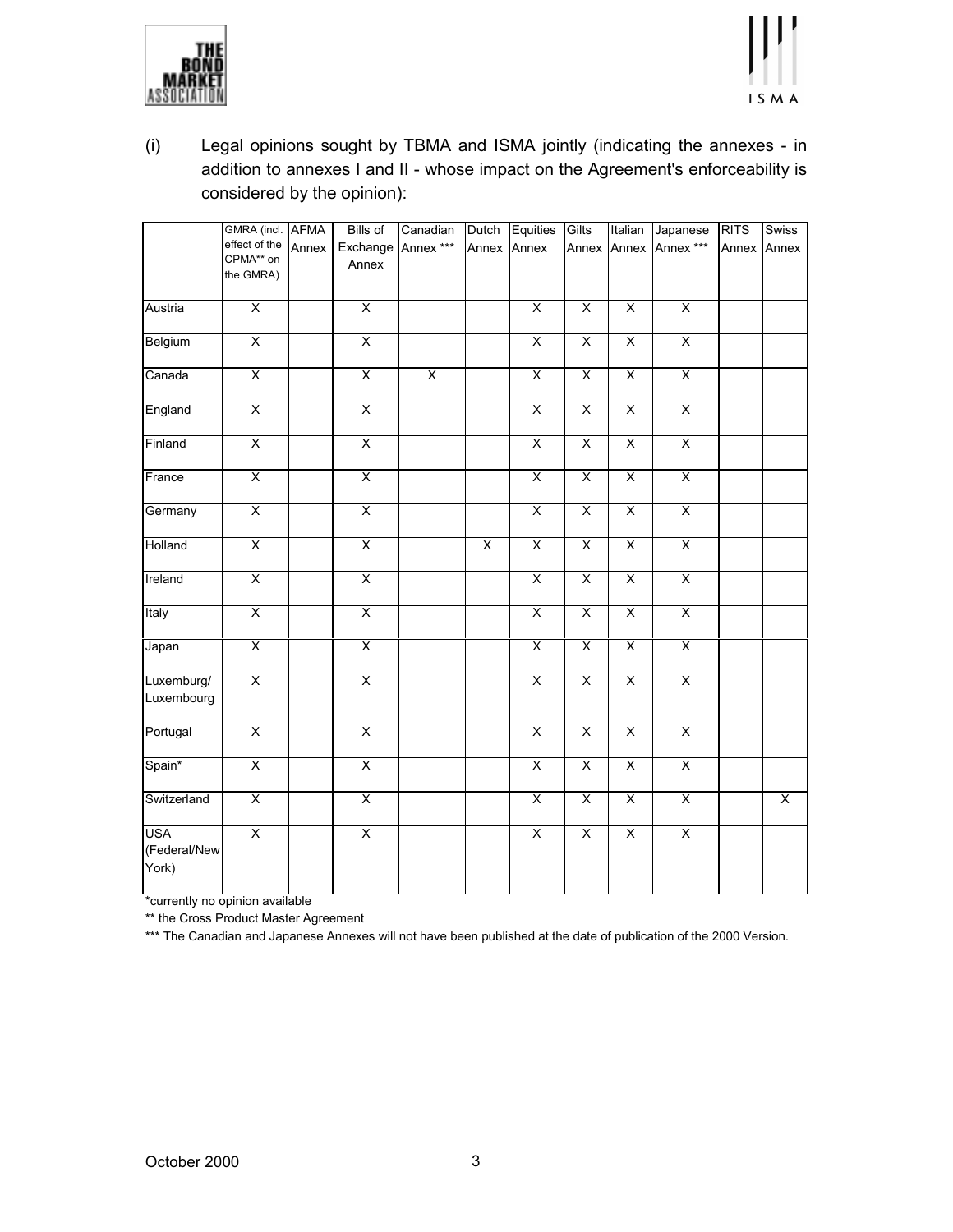



(ii) Legal opinions sought by ISMA (indicating the annexes - in addition to Annexes I and II - whose impact on the Agreement's enforceability is considered by the opinion):

|                                  | GMRA (incl. effect AFMA           |                | <b>Bills of</b>         | Equities                | Gilts                   | Italian                 | Japanese                | <b>RITS</b>             |
|----------------------------------|-----------------------------------|----------------|-------------------------|-------------------------|-------------------------|-------------------------|-------------------------|-------------------------|
|                                  | of the CPMA on the Annex<br>GMRA) |                | Exchange<br>Annex       | Annex                   | Annex                   | Annex                   | Annex **                | Annex                   |
|                                  |                                   |                |                         |                         |                         |                         |                         |                         |
| Abu Dhabi                        | $\overline{X}$                    |                | $\overline{\mathsf{x}}$ | $\overline{X}$          | $\overline{\mathsf{x}}$ | $\overline{\mathsf{x}}$ | $\overline{\mathsf{x}}$ |                         |
| Australia                        | $\overline{X}$                    | $\overline{X}$ | $\overline{X}$          | $\overline{X}$          | $\overline{X}$          | $\overline{\mathsf{x}}$ | $\overline{\mathsf{x}}$ | $\overline{\mathsf{x}}$ |
| <b>Bahamas</b>                   | $\overline{\mathsf{x}}$           |                | $\overline{\mathsf{x}}$ | $\overline{X}$          | $\overline{X}$          | $\overline{X}$          | $\overline{\mathsf{x}}$ |                         |
| Bahrain                          | $\overline{\mathsf{x}}$           |                | $\overline{\mathsf{x}}$ | $\overline{X}$          | $\overline{\mathsf{x}}$ | $\overline{X}$          | $\overline{X}$          |                         |
| Bermuda                          | $\overline{X}$                    |                | $\overline{\mathsf{x}}$ | $\overline{X}$          | $\overline{\mathsf{x}}$ | $\overline{X}$          | $\overline{X}$          |                         |
| <b>British Virgin</b><br>Islands | $\overline{\mathsf{x}}$           |                | $\overline{\mathsf{x}}$ | $\overline{X}$          | $\overline{\mathsf{x}}$ | $\overline{\mathsf{x}}$ | $\overline{X}$          |                         |
| Cayman Islands                   | $\overline{\mathsf{x}}$           |                | $\overline{\mathsf{x}}$ | $\overline{\mathsf{x}}$ | $\overline{\mathsf{x}}$ | $\overline{\mathsf{x}}$ | $\overline{\mathsf{x}}$ |                         |
| Denmark                          | $\overline{X}$                    |                | $\overline{X}$          | $\overline{X}$          | $\overline{X}$          | $\overline{X}$          | $\overline{X}$          |                         |
| Greece*                          | $\overline{X}$                    |                | $\overline{\mathsf{x}}$ | $\overline{X}$          | $\overline{\mathsf{x}}$ | $\overline{\mathsf{x}}$ | $\overline{X}$          |                         |
| Hong Kong                        | $\overline{\mathsf{x}}$           |                | $\overline{\mathsf{x}}$ | $\overline{X}$          | $\overline{X}$          | $\overline{\mathsf{x}}$ | $\overline{\mathsf{x}}$ |                         |
| Kuwait                           | $\overline{\mathsf{X}}$           |                | $\overline{\mathsf{x}}$ | $\overline{X}$          | $\overline{\mathsf{x}}$ | $\overline{\mathsf{x}}$ | $\overline{X}$          |                         |
| Netherlands<br>Antilles          | $\overline{X}$                    |                | $\overline{\mathsf{X}}$ | $\overline{\mathsf{x}}$ | $\overline{\mathsf{x}}$ | $\overline{\mathsf{x}}$ | $\overline{\mathsf{X}}$ |                         |
| New Zealand                      | $\overline{X}$                    |                | $\overline{\mathsf{X}}$ | $\overline{X}$          | $\overline{X}$          | $\overline{X}$          | $\overline{X}$          |                         |
| Saudi Arabia                     | $\overline{\mathsf{X}}$           |                | $\overline{\mathsf{x}}$ | $\overline{X}$          | $\overline{\mathsf{x}}$ | $\overline{\mathsf{x}}$ | $\overline{X}$          |                         |
| Singapore                        | $\overline{\mathsf{X}}$           |                | $\overline{\mathsf{x}}$ | $\overline{X}$          | $\overline{X}$          | $\overline{X}$          | $\overline{X}$          |                         |
| South Africa                     | $\overline{X}$                    |                | $\overline{X}$          | $\overline{X}$          | $\overline{X}$          | $\overline{X}$          | $\overline{X}$          |                         |
| Sweden                           | $\overline{\mathsf{x}}$           |                | $\overline{\mathsf{x}}$ | $\overline{\mathsf{x}}$ | $\overline{\mathsf{x}}$ | $\overline{\mathsf{x}}$ | $\overline{\mathsf{x}}$ |                         |
| Turkey                           | $\overline{X}$                    |                | $\overline{\mathsf{x}}$ | $\overline{X}$          | $\overline{\mathsf{x}}$ | $\overline{\mathsf{x}}$ | $\overline{X}$          |                         |

\*currently no opinion available

\*\*The Japanese Annex will not have been published at the date of publication of the 2000 Version.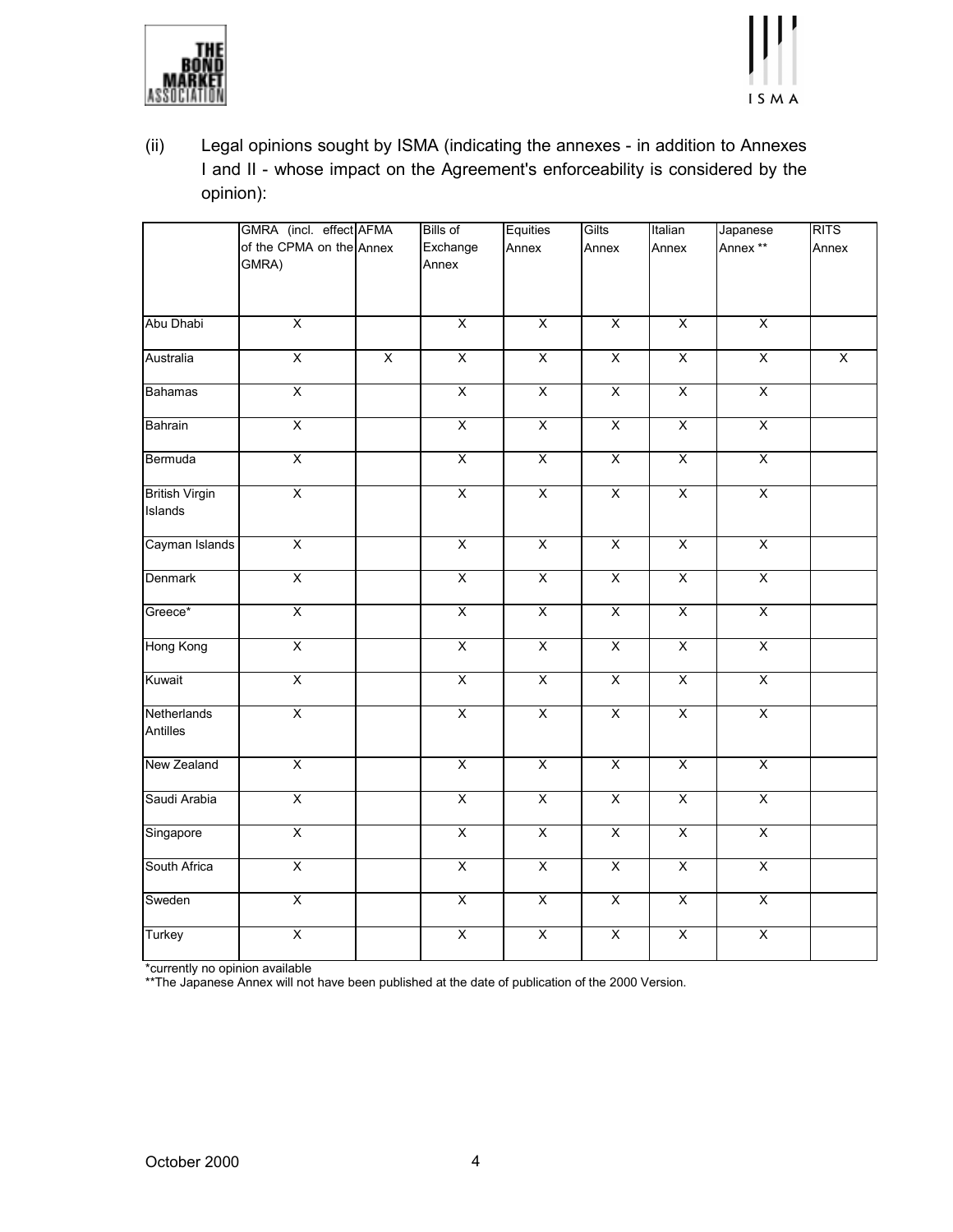



Exhibit III to these guidance notes, which will be updated periodically, contains a list of the opinions currently available for the 2000 Version.

# **B. SPECIFIC COMMENTS**

## 1. *Non-UK parties*

The Agreement has been drafted with a view to compliance with United Kingdom legal and regulatory requirements and on the basis of the application of United Kingdom taxation. If this Agreement is used by parties who are subject to other legal, regulatory or taxation regimes, local legal, regulatory and taxation advice in the relevant jurisdictions should be sought.

## 2. *Withholding tax*

The Agreement is primarily designed for use with gross paying securities, i.e. where the coupon on the securities may be paid by the issuer gross in all circumstances and the paying or collecting arrangements made in relation to the coupon do not result in the seller receiving the coupon under deduction of tax. Equally, it is primarily designed for use with margin securities which, if held across a coupon date or record date, would be gross paying securities. Parties proposing to use the Agreement with net paying securities, including net paying margin securities, should first investigate and satisfy themselves as to the suitability of the Agreement in the context of the transactions proposed to be entered into by them as well as to any further or other amendments that they should include.

The representation that appeared in paragraph 9(i) of the 1995 Version has been deleted to reflect UK tax changes.

## 3. *Withholding: repo return and cash margin*

Section 730 of the UK Taxes Act 1988 deems the differential between the sale price and the repurchase price under a normal repo transaction to be "interest" for UK tax purposes on a deemed loan made by the buyer to the seller. Parties should take their own advice as to whether a transaction or series of transactions could or might give rise to annual interest. If interest is "annual" or "yearly" interest then, subject to various exceptions, it will be payable subject to withholding of UK basic rate income tax (currently 20%) where it has a UK source (broadly, where the seller is UK tax resident or trading in the UK). Paragraph 6(b) places a liability on the payer of the interest (i.e. the seller) "unless otherwise agreed", to gross up in respect of any withholding. Similarly, interest payable under paragraph 4(f) in respect of cash margin may, if it is annual or yearly interest, be payable subject to withholding if it has a UK source.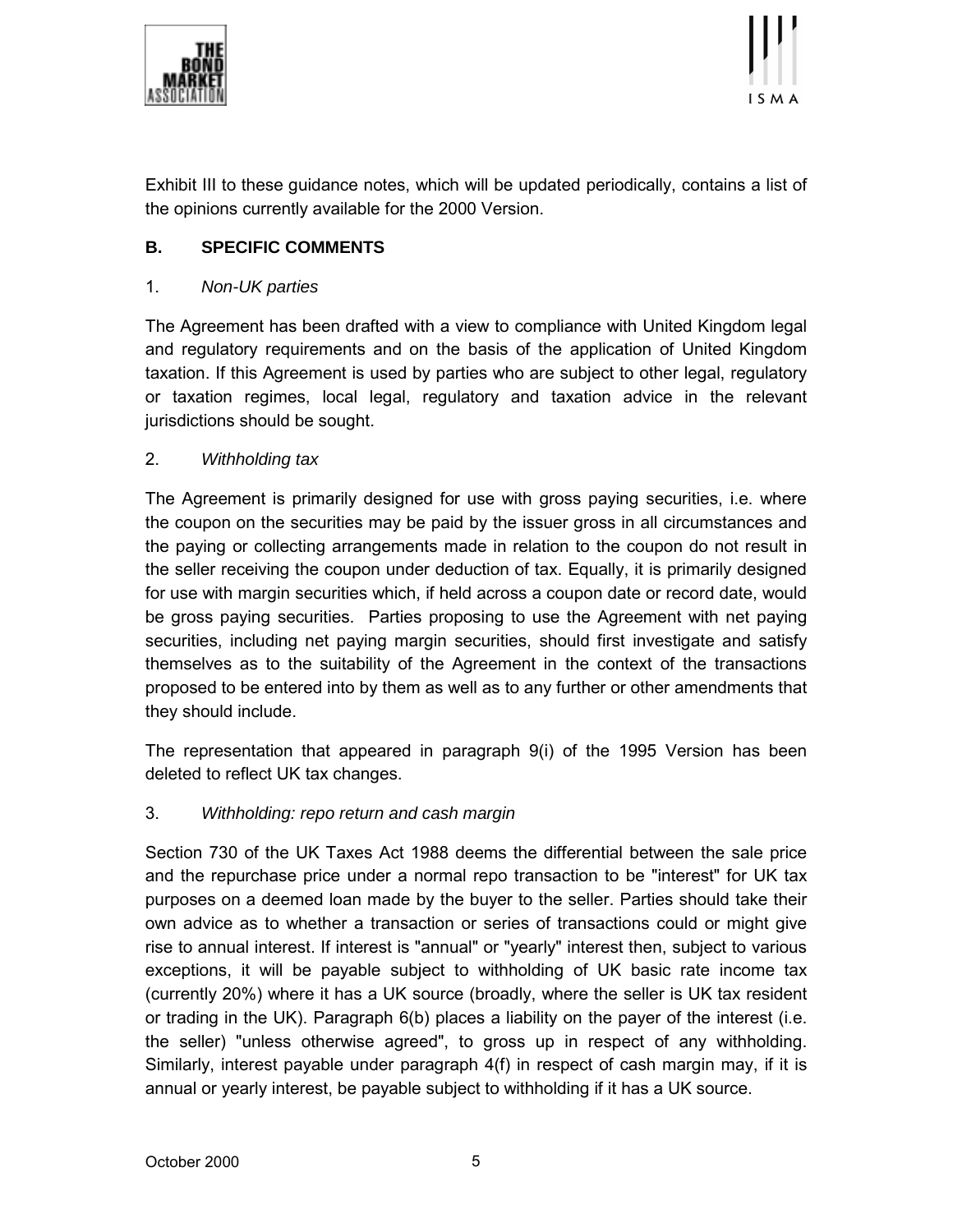



# 4. *Agency transactions*

The Agreement contains an annex, the Agency Annex, which permits one party to act as agent for an identified principal and which contains additional provisions required for agency transactions. The provisions permit a party to act as agent for more than one principal and as principal for its own account provided that each agency transaction is specified as such at the time at which it is entered into and is effected for a single designated principal whose identity is disclosed to the other party.

The annex contains a provision whereby a party is entitled to call an event of default if an event of default occurs in relation to the agent.

The Agency Annex does not cover transactions for unnamed principals, block transactions (i.e. single transactions which are allocated among two or more underlying principals) or transactions which are to be allocated to principals after they have been entered into. However, TBMA and ISMA have published a form of Addendum to the Agency Annex, which, if entered into by the parties provides for multiple principals, block transactions and allocation after the date of agreement between the agent and the counterparty as to the terms of a transaction. Parties who propose to utilise this Addendum should first satisfy themselves as to their legal and contractual position in the period prior to allocation being made.

In the interest of simplicity, the Agency Annex does not permit transactions where both parties are acting as agents.

## 5. *Base currency*

The parties must determine the base currency for the Agreement by specifying it in Annex I. Base currency is used for the purposes of the set-off provisions and the margining provisions of the Agreement. The choice of base currency is a matter for the parties. Relevant factors are likely to include the location and jurisdiction of incorporation of the parties and the currency of the purchase and repurchase prices and of the securities likely to be covered by the Agreement. Parties should note that an exchange rate exposure may arise in some circumstances on the insolvency of a counterparty where the base currency is not the currency of the place of incorporation. This is because, in the event that the counterparty goes into liquidation and the nondefaulting party claims for any excess owed to it after the set-off provisions have been applied in accordance with paragraph  $10(c)(ii)$ , the claim is in a currency other than the currency of the place of incorporation of the counterparty, the law applicable to the liquidation may require its conversion into that currency.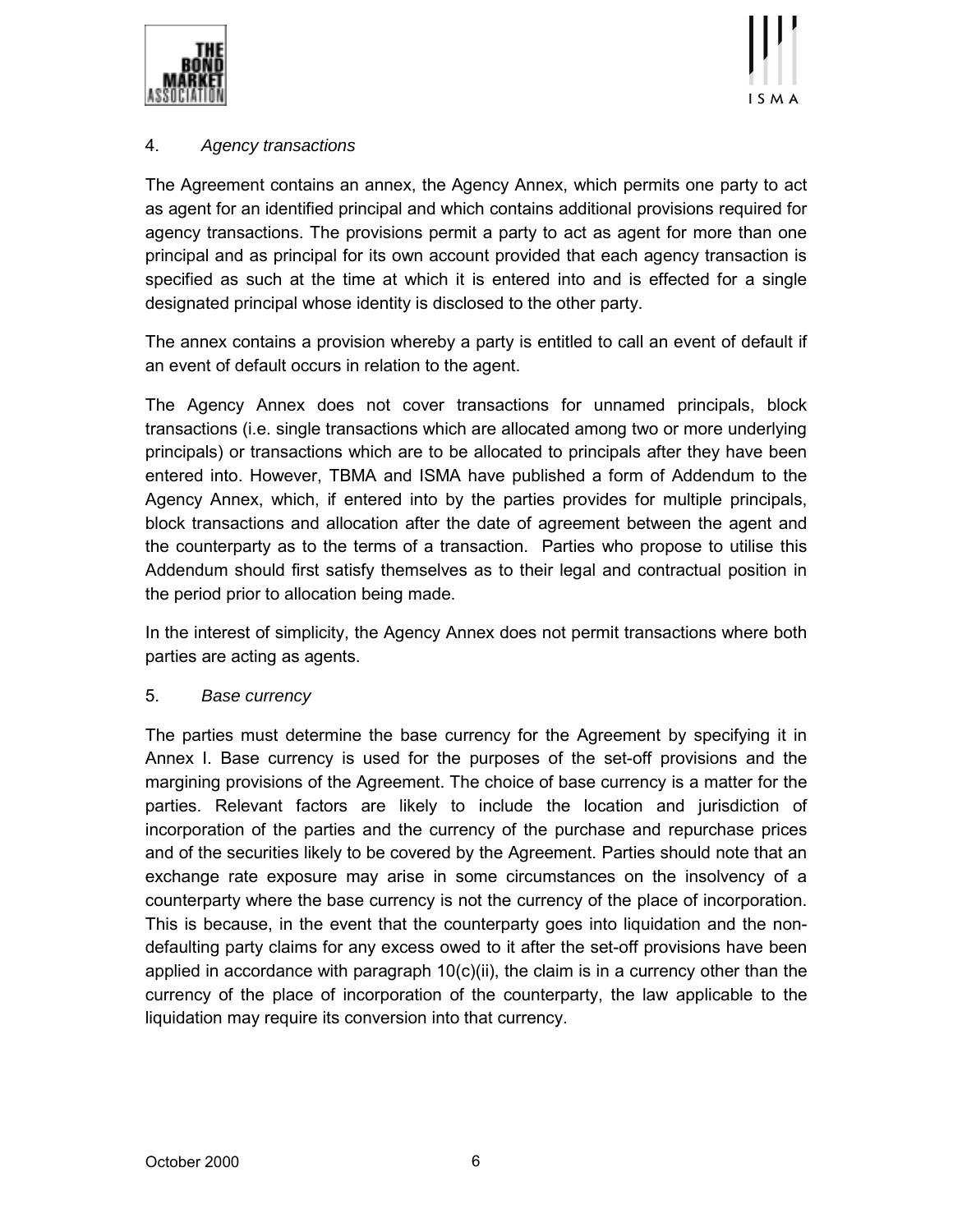



# **C. PROVISIONS OF THE AGREEMENT**

## *Applicability (paragraph 1)*

This paragraph sets out the general scope and applicability of the Agreement. It contemplates the inclusion in Annex I of supplemental terms and conditions and written modifications of the Agreement. Annex I provides a note of the matters which are expressly left to be agreed between the parties in the Agreement and also permits additional supplemental terms and conditions to be included.

If it is intended that the parties will carry out buy/sell backs and/or agency transactions under the Agreement, this must be stated in Annex I, and, if so, the provisions of the Buy/Sell Back Annex and/or the Agency Annex will be applicable. If parties do not wish the Agreement to be used for these transactions, the relevant paragraph in Annex I should be deleted.

The 1995 Version was not designed to cover equities, US Treasury instruments and net paying securities. Since the date of its publication, annexes or wording have been developed to accommodate such securities. The reference in the Heading to the Agreement to the exclusion of such securities has therefore been removed. Parties seeking to enter into transactions involving equities, US Treasury instruments and/or net paying securities should first investigate and ensure that the documentation is appropriate for their circumstances.

## *Definitions (paragraph 2)*

The 2000 Version incorporates revisions to the definitions made both to accommodate new defined terms and to update or incorporate certain specific definitions (e.g. those relating to EMU).

## *"Act of Insolvency" (paragraph 2(a))*

This definition includes those events to be considered to be clear indications of a counterpartyís inability to perform its obligations under an agreement of this type.

## *"Default Market Value" (paragraph 2(k))*

This definition has undergone significant revision. This is dealt with in detail in the section below dealing with paragraph 10 of the Agreement.

# *"Designated Office" (paragraph 2(p))*

The Agreement requires parties to specify the branches or offices through which they will enter transactions to be governed by the Agreement. This will enable parties, for credit and regulatory capital purposes, to enter into transactions only through branches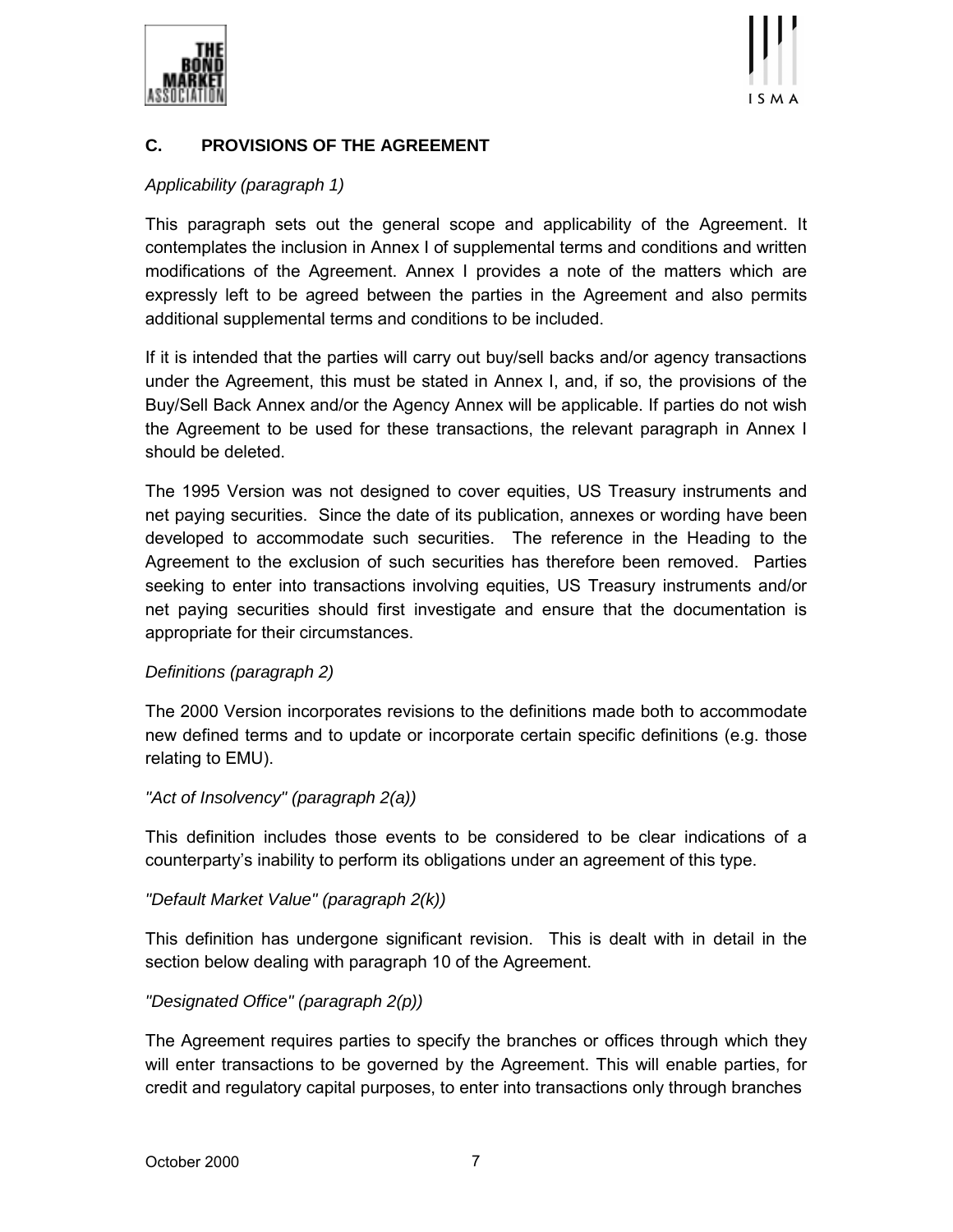



or offices in jurisdictions in respect of which legal opinions as to the efficacy of the netting provisions of the Agreement have been obtained.

If parties use a branch or office in another jurisdiction, supervisors may not recognise the netting provisions of the Agreement for capital adequacy purposes with the consequence that gross exposures to counterparties may be required to be taken into account.

## *"Income" (paragraph 2(w))*

The definition of Income has been revised in the 2000 Version to clarify that payments of principal in respect of the underlying securities do not constitute Income for the purposes of the Agreement.

## *"Market Value" (paragraph 2(cc))*

This definition is used for the purposes of margining and substitution. In the case of suspended securities, paragraph 2(cc) provides that the value of such securities (for the purposes of the margining calculations in paragraph 4 only) will be nil, so that the suspension of purchased securities will or may cause a transaction exposure in respect of the transaction concerned. However, it would be clearly inequitable for the purposes of set-off or substitution for the value of such securities to be nil and accordingly for these purposes the value is treated as the market value of the relevant securities on the business day immediately preceding the date of suspension.

## *"Price Differential" (paragraph 2(ii))*

In order to calculate the price differential for a transaction, the parties are required to apply the pricing rate to the purchase price on a 360 day or 365 day basis in accordance with the applicable ISMA convention which determines whether interest is calculated in any jurisdiction on the basis of a 360 or 365 day year.

#### *Initiation; Confirmation; Termination (paragraph 3)*

This paragraph describes the mechanics of initiating, confirming and terminating a transaction. The Agreement contemplates that either party may initiate a transaction orally or in writing and that one or both parties (depending on whether the transaction is between a dealer and a customer, or between two dealers) shall deliver a written confirmation. The confirmation may be substantially in the form of Annex II and must contain certain prescribed information together with such additional terms as the parties may agree.

In the case of a buy/sell back transaction, the Buy/Sell Back Annex permits the parties to deliver a single confirmation which relates to both legs of the buy/sell back transaction or a separate confirmation for each leg of the transaction. The confirmation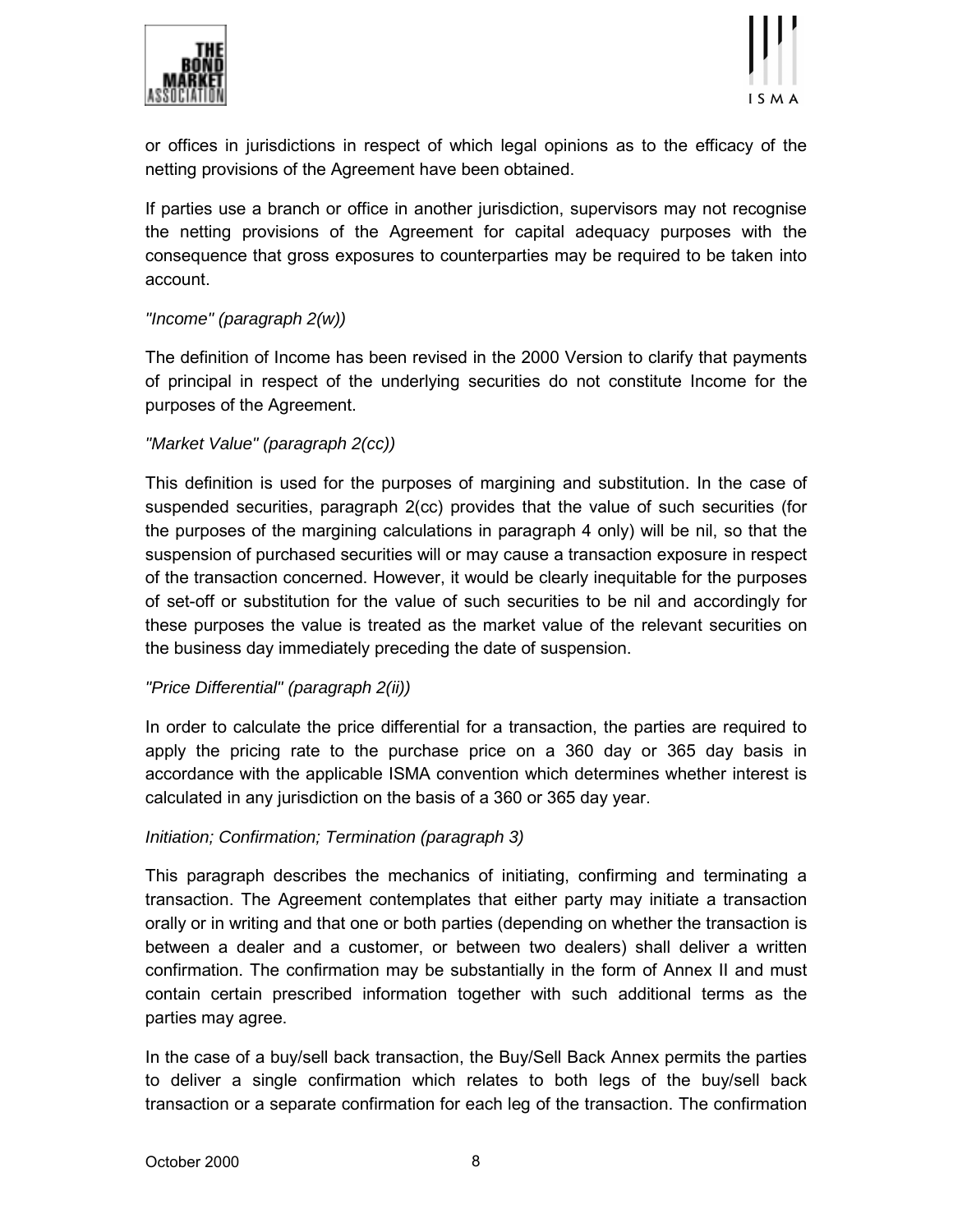



or confirmations relating to a buy/sell back transaction must specify the pricing rate applicable to that transaction.

If a transaction is a buy/sell back transaction and/or an agency transaction, this must be specified in the confirmation.

Termination of demand transactions may be initiated by either the buyer or the seller. Termination will occur after not less than the minimum period customarily required for settlement or delivery of money or equivalent securities of the relevant kind from the date of demand.

## *Margin Maintenance (paragraph 4)*

The Agreement fixes the amount of margin at the outset of each transaction by reference to the value of the securities at the purchase date and the purchase price to give the "Margin Ratio", which is defined as the market value of the purchased securities at the time when the transaction was entered into divided by the purchase price. The parties may choose a different margin ratio for any or all transactions entered into under the Agreement.

If a transaction relates to different types of securities and the parties attribute the purchase price among the different types, the definition of margin ratio permits a separate margin ratio to be applied to each type of security.

This paragraph requires margin to be calculated on a global basis for all transactions outstanding under the Agreement to give an overall "Net Exposure".

A margin call is satisfied by making a "Margin Transfer", which may be by way of cash or securities. The combination of cash and securities in any margin transfer is at the option of the party making the transfer, but any securities transferred must be reasonably acceptable to the other party. Where cash is transferred, the parties may specify the currency, the rate at which interest shall accrue on that cash and the interest payment dates.

The parties may elect not to include a particular transaction in the global margin calculation but instead to provide margin separately in such manner as the parties shall agree.

By mutual agreement between the parties, the parties may also elect to reprice a transaction rather than apply the margin maintenance provisions. A repricing may be achieved by way of adjustment to the purchase price or the securities.

Paragraph 4(j) provides for the elimination of an exposure by, in effect, adjusting the repurchase price for the securities. This is done by terminating the original transaction and replacing it with a new transaction in which the purchased securities are equivalent to the purchased securities in the original transaction. The purchase price for the new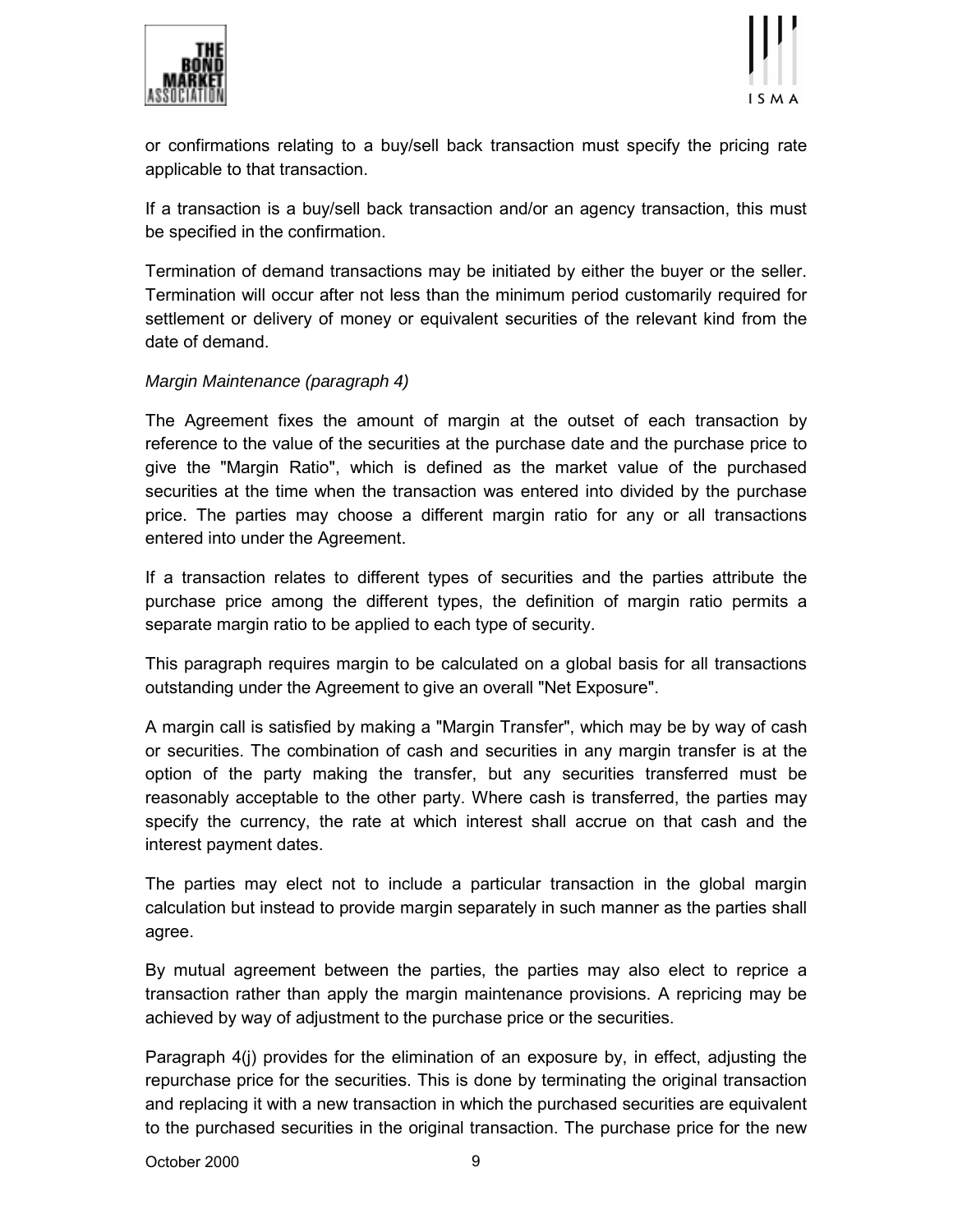



transaction shall be the market value of those securities at the date of the repricing as adjusted by the margin ratio. The repurchase date, the pricing rate and the margin ratio are identical to those of the original transaction.

Paragraph 4(k) provides for the elimination of an exposure by, in effect, adjusting the identity and/or the amount of the securities. This is done by terminating the original transaction and replacing it with a new transaction in respect of new securities with a market value substantially equal (recognising that some discrepancy may arise from the need to deliver convenient quantities of the new securities) to the repurchase price under the original transaction (that is, the original purchase price as increased by the price differential accrued up to the date of the adjustment). The parties will need to agree upon the identity of the new securities at the relevant time; they may include some or all of the securities purchased under the original transaction, in which case only those deliveries of securities necessary to reflect the differences will be made.

In the case of repricing by way of adjustment to the securities, paragraph  $4(k)(i)$ provides that the original transaction shall be terminated on the adjustment date on such terms as the parties shall agree and, except for the items specified in paragraph 4(k), the terms of the new transaction shall also be agreed by the parties.

This leaves the parties with flexibility to effect the adjustment in whichever way they wish. For example, if the parties wish to avoid either an early payment of the price differential on the original transaction or compounding of the pricing rate, they can provide for the purchase price under the new transaction to be equal to the purchase price of the original transaction. The price differential for the new transaction would then be adjusted by adding the accrued price differential in respect of the original transaction.

## *Income Payments (paragraph 5)*

This paragraph provides that when a transaction extends over an income payment date the buyer will on the date of the income payment transfer to the seller an amount equal to that income payment. A similar provision applies to margin securities held over an income payment date.

## *Payment and Transfer (paragraph 6)*

This paragraph deals with the transfer of title and with the practicalities of payment and transfer.

All transfers of securities under the Agreement (whether on the first or second leg of a transaction or by way of transfer, adjustment or return of margin) pass absolute title to those securities to the transferee.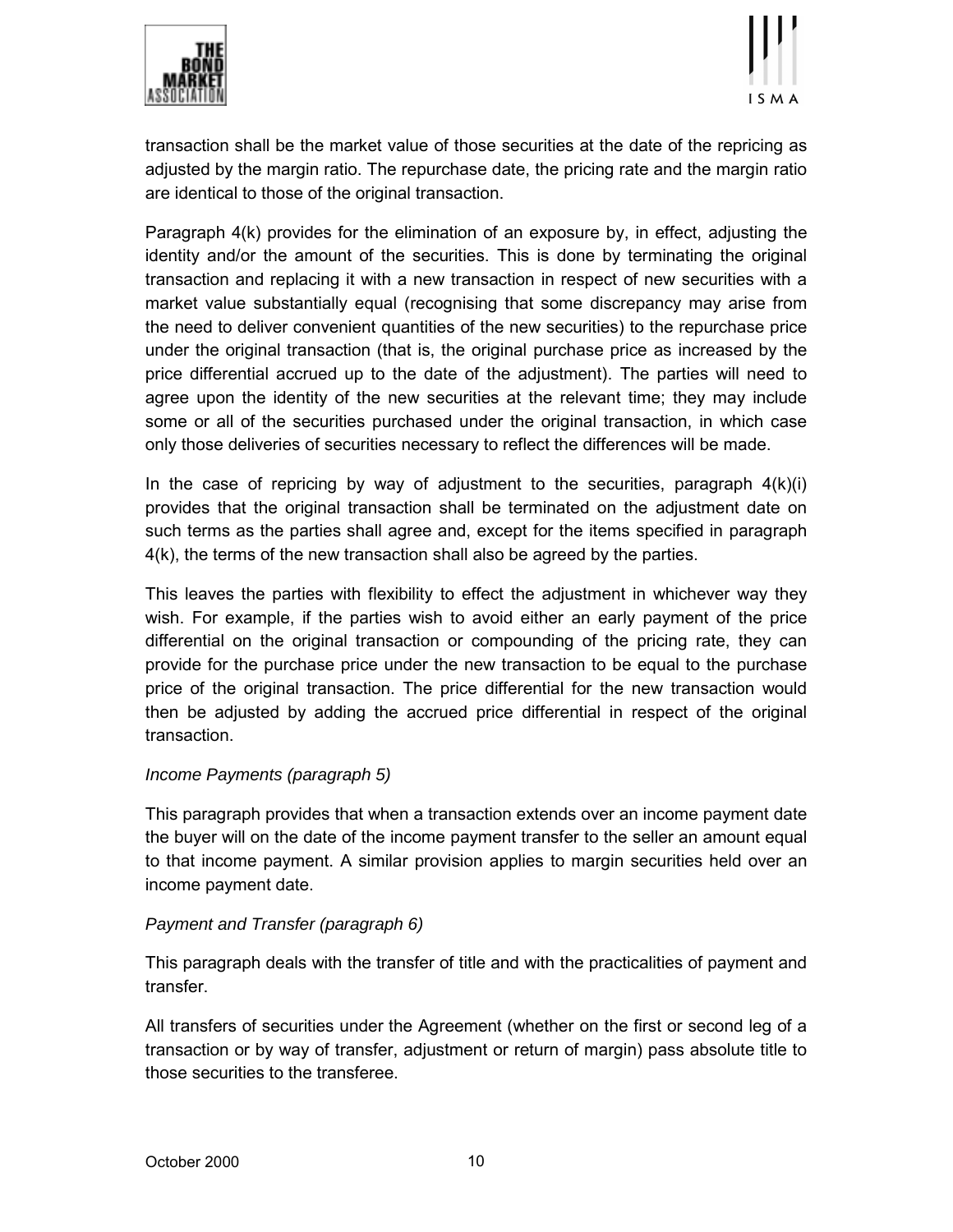



The provisions for the method of the transfer of securities are flexible; the method of transfer may be as agreed between the parties (sub-paragraph 6(a)(iv)).

All monies payable must be paid gross unless withholding or deduction is required by law (paragraph 6(b)). In that case, there must be a "grossing up".

The 2000 Version has introduced a new paragraph 6(j), which only applies if the parties have specified in Annex I that it is to apply. If it is specified to apply, then a condition precedent is introduced as a result of which a party may withhold its payments and deliveries under the Agreement (other than its obligations under paragraph 10) if a specified potential event of default occurs with respect to the counterparty. A potential event of default occurs when one of the events specified in paragraph 10 (which contains the events of default) has occurred in relation to the counterparty but the first party has not given the notice necessary to turn that event into an event of default under the Agreement. Users should note that this condition precedent will not be triggered by all of the events set out in paragraph 10, only by those selected by the parties in Annex I.

## *Contractual Currency (paragraph 7)*

All payments made in respect of the purchase price and the repurchase price must be made in the contractual currency (i.e. the currency specified on a transaction by transaction basis). The contractual currency should be distinguished from the base currency which is specified (in Annex I) for the purposes of the Agreement as a whole, and which is used in the calculation of set-off and margin (paragraph  $10(c)(ii)$ ).

## *Substitution (paragraph 8)*

This permits the seller or the transferor of margin, if the parties agree, to substitute other securities for any purchased securities or margin securities. The new securities must have a market value at least equal to the securities which they replace.

## *Representations (paragraph 9)*

This paragraph includes the customary representations for agreements of this type. Representation (b) is that each party will engage in transactions as principal (unless the transaction is an agency transaction).

If a transaction is not an agency transaction, it is important that this representation can be given in order for the set-off mechanism in paragraph 10 to be effective. In order for set-off to be effective on the insolvency of a UK party to the Agreement, the debts owed by and to each party must be owed by and to it acting in the same capacity.

Where one party is acting as an agent and the Agency Annex applies, representation (b) is amended to include a representation that the party has complied with the conditions of the Agency Annex.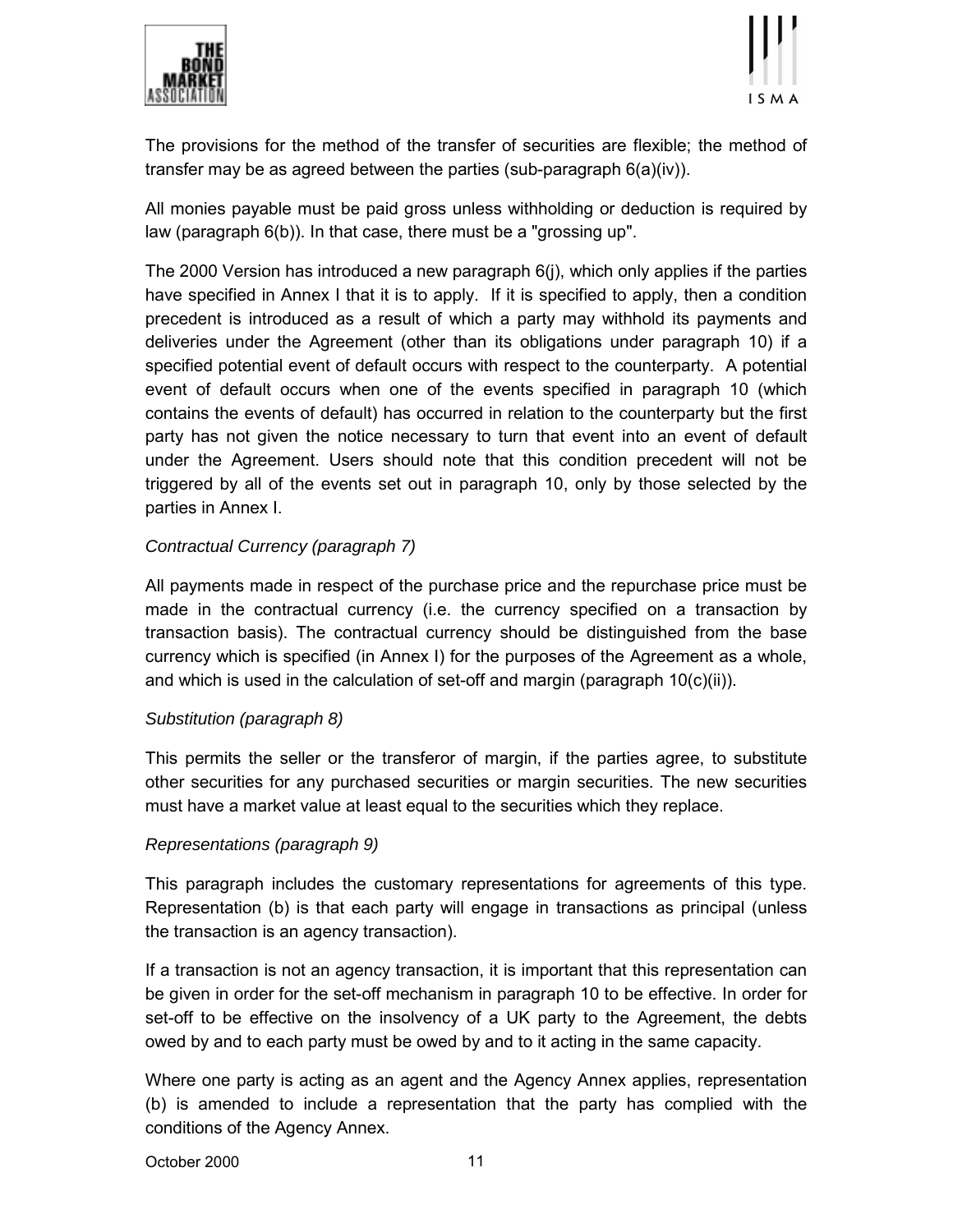



Representation (g) is a representation that each party is not relying on the advice of the other, that it has made its own decisions regarding the entering into of any transactions under the Agreement and that it understands the terms, conditions and risks of each transaction. Each party should check whether this representation is accurate, both at the time of entering the Agreement and any transaction.

## *Events of Default (paragraph 10)*

This paragraph specifies ten events of default that may be (broadly) summarised as follows:

- failure to pay the purchase price on the purchase date or the repurchase price on the repurchase date;
- failure to deliver purchased securities on the purchase date or equivalent securities on the repurchase date (this event of default has been introduced by the 2000 Version and will only apply if the parties have specified in Annex I that it is to apply);
- failure to pay any sum due in circumstances where the "mini close-out" provisions of paragraph 10(g) or (h) have been applied (again this event of default has been introduced by the 2000 Version);
- failure to comply with the margin maintenance provisions;
- failure to pay manufactured dividends;
- act of insolvency;
- incorrect or untrue representations;
- admission by a party of its inability or intention not to perform obligations under the Agreement;
- suspension from membership of regulatory organisation etc.; and
- failure to perform other obligations under the Agreement which is not remedied after 30 days' notice by the non-defaulting party.

Except in the case of certain acts of insolvency (where default is automatic) the nondefaulting party has the discretion to decide whether these events are to be treated as events of default giving rise to termination of the Agreement. If it decides to treat an event as an event of default then it will need to serve a notice to that effect (a "Default Notice") on the other party.

The parties are free to agree upon further events of default if they so wish.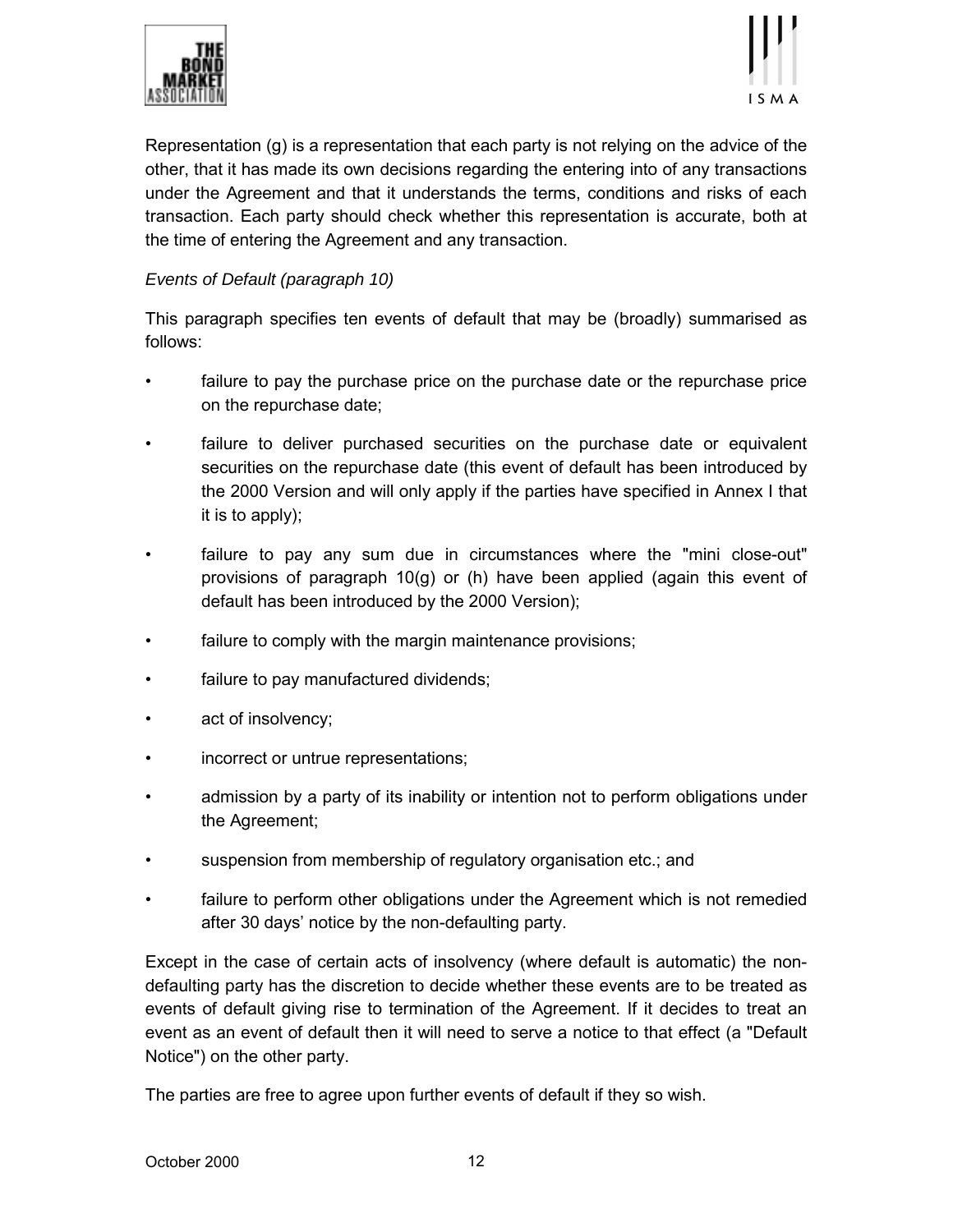



As indicated above, two new events of default have been introduced into the 2000 Version. The first (contained in paragraph 10(a)(ii) of the Agreement and the second of the events of default described above) is optional and therefore will only apply if the parties specifically agree to apply it. If the parties do wish and agree to apply it, they should specify this in Annex I. This event of default has been included to take into account a desire expressed by a number of market participants to enable an event of default to be called where the other party fails to deliver securities. In the discussions leading up to the inclusion of this provision, it was recognised that "settlement fails" do frequently occur in the market, and that their occurrence is not generally an indicator of credit deterioration or indeed impending insolvency of the non delivering party. For that reason, a number of market participants were reluctant to include this new event of default. Those favouring the inclusion of the new wording believed strongly that there could be circumstances in which a failure to deliver is in fact a first indicator of credit deterioration or impending insolvency, although they recognised that this would not generally be the context in which a failure to deliver occurred. They wished, however, to be able to act upon the occurrence of a failure to deliver where they saw it as occurring in a credit deterioration or impending insolvency context.

The second new event of default (contained in paragraph  $10(a)(iii)$  of the Agreement and the third of the events of default described above) clarifies that where the "mini close-out provisions" of paragraph  $10(q)$  or (h) have been applied, a failure to pay the mini close-out amount due can be treated immediately as an event of default.

The occurrence of an event of default has the effect of accelerating outstanding transactions, converting delivery obligations in respect of securities to cash sums based on the market value of those securities (converted into the base currency where necessary) and then applying set-off. Any balance outstanding after set-off has been applied will be payable on the next following business day. The defaulting party will be liable for the non-defaulting partyís expenses in connection with the event of default, together with interest.

Where there has been a failure to deliver the purchased securities to the buyer on the purchase date or to deliver equivalent securities to the seller on the repurchase date, as indicated above, that will only be an event of default if the parties have specified in Annex I that it is to be. Where it is not an event of default, and also where it is an event of default but the non-defaulting party chooses not to give a default notice, the nondefaulting party is entitled to:

- require the repayment of the purchase price or repurchase price if it has paid it; or
- ï if it has a transaction exposure in respect of the relevant transaction, require the payment of cash margin; or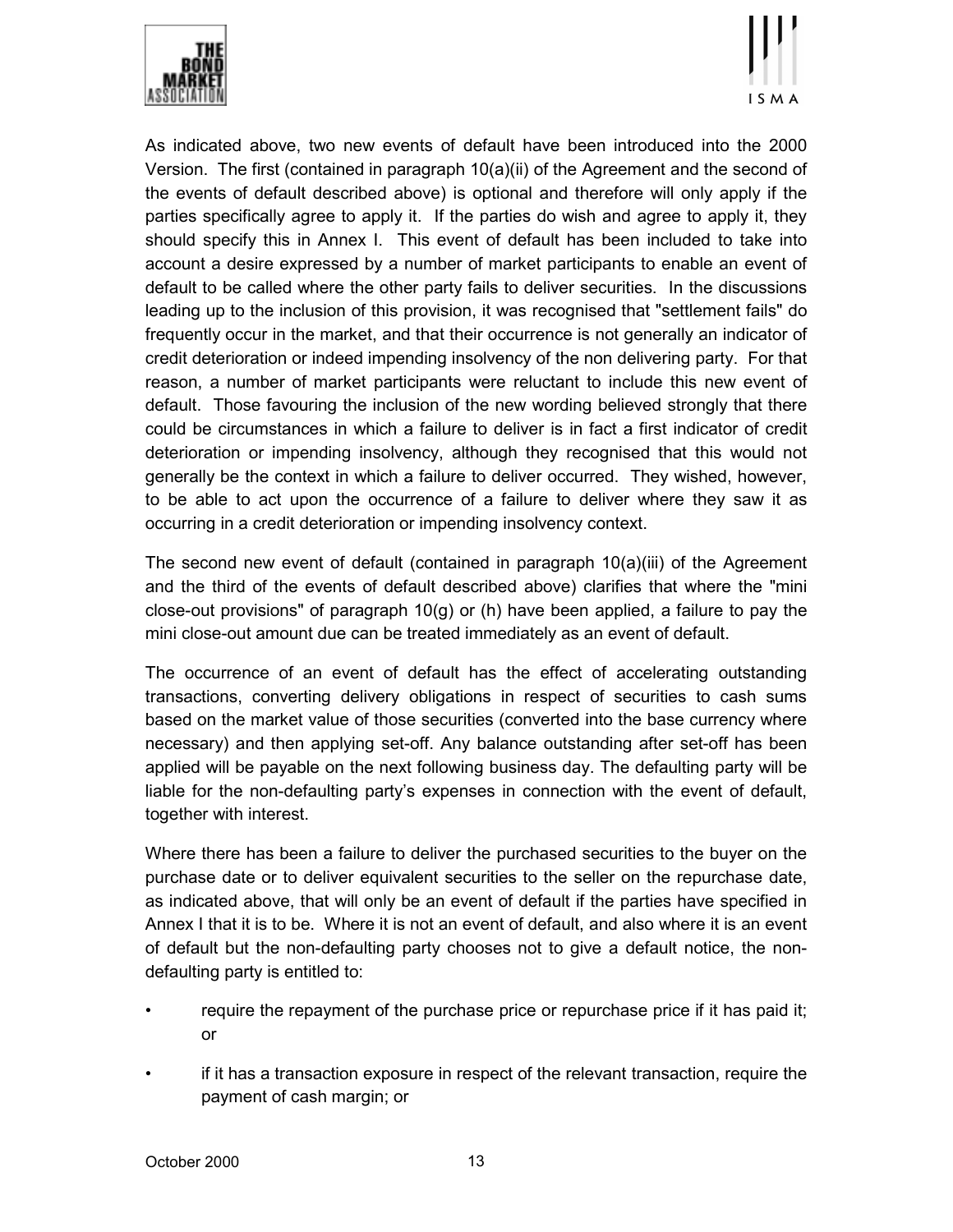



by written notice, declare that only that transaction shall be terminated.

Under the 1995 Version in the event of a close-out following an event of default, for the purposes of the close-out calculation, securities were valued at close of business one (or, in certain circumstances, two) dealing days following the day on which the event of default occurred, except where an actual sale or purchase of securities had taken place before that time.

The 2000 Version has been amended to allow the non-defaulting party to calculate the close-out amount by reference to an actual sale or purchase price or, if the nondefaulting party chooses, the market value of the securities, in either case at any time during the five dealing days following the occurrence of the event of default. (As with the 1995 Version, in each case transaction costs are also taken into account.) In addition, where an actual sale or purchase is not for the whole amount of the relevant securities, the 2000 Version contemplates the possibility of more than one sale or purchase, although subject to the five dealing days time limit.

Where the non-defaulting party chooses to apply the market value of the securities, market value is derived from quotations obtained from market participants. If, however, the non-defaulting party determines that it is not commercially reasonable to obtain quotations (e.g. where the position is so large that this will materially affect the quotations that could be obtained) or that it is not commercially reasonable to utilise the quotations obtained (e.g. where the securities are very illiquid and there is considerable disparity between the quotations obtained), it may instead determine the market value to be the "Net Value" of the securities. The "Net Value" is a fair market value reasonably determined by the non-defaulting party and derived from such pricing sources and based on such pricing methods as the non-defaulting party considers appropriate.

Paragraph 10(h)(iii) of the Agreement has been revised to clarify that where a "mini close-out" occurs, the period for determining the value of the relevant securities for the purposes of the mini close-out calculation commences at the time the notice calling the mini close-out is given.

Users should note that by entering into the 2000 Version (and indeed, this is also true of the 1995 Version), they agree that "buy-ins" will be dealt with under the 2000 Version and not according to the buy-in rules applicable to cash trades. In the case of both an event of default and a mini close-out, the close-out prices are obtained by reference to market prices. There is thus no separate procedure for buying in the securities and charging the buy-in price to the counterparty.

The prohibition on claiming consequential loss contained in the 1995 Version has been retained in the 2000 Version, but there is clarification as to what can be claimed. Where an event of default or a mini close-out occurs, the defaulting party is required to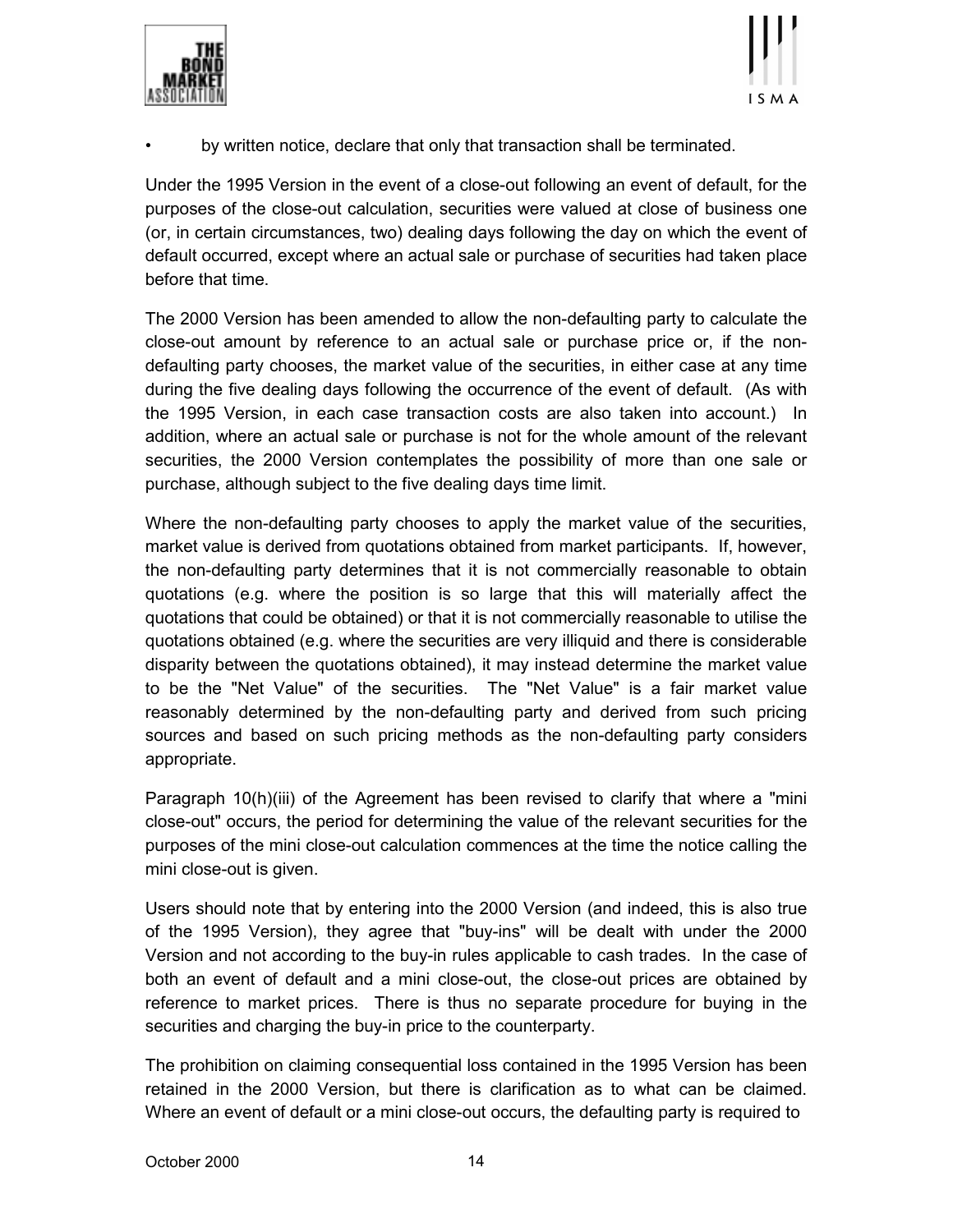



pay to the non-defaulting party certain fees, costs and other expenses incurred by the other party as a result of the defaulting party's failure. These costs include the costs associated with entry into replacement transactions or unwinding or replacing any hedging transactions. For example, where an event of default occurs during the term of a transaction and the cost of entering into a replacement repo for the remainder of the original term has increased due to an increase in the repo rate, the non-defaulting party would be entitled to receive an amount equal to the additional cost. Where the non-defaulting party decides not to enter into replacement transactions but to replace or unwind any hedging transactions, the non-defaulting party is entitled to receive its good faith determination of its loss or expenses in connection with such replacement or unwinding of any hedging contracts. In both cases where the non-defaulting party achieves a gain as a result of the defaulting party's failure, the non-defaulting party must account to the defaulting party for such gain.

## *Tax Event (paragraph 11)*

This paragraph provides that in the event of any action taken by a revenue authority or brought in a court of competent jurisdiction or a change in tax law or practice which has a material adverse effect on a party in the context of a transaction, that party may elect to terminate that transaction. If it does so elect, the other party may override the election to terminate the transaction, but in so doing will agree to indemnify the affected party against the adverse effect.

## *Interest (paragraph 12)*

This paragraph provides for interest to accrue on late payments.

# *Single Agreement (paragraph 13)*

This paragraph provides the acknowledgement that the Agreement and each transaction under it constitute a single contractual relationship. These provisions may assist in establishing that set-off is available in some insolvency proceedings.

# *Notices and Other Communications (paragraph 14)*

While these are broadly standard provisions in agreements of this type, an amendment has been introduced into the 2000 Version. This amendment takes into account the practical difficulties that can be experienced by parties seeking to serve default notices on defaulting parties in extreme market conditions. The new provision provides that where the non-defaulting party has made all practical efforts to deliver the default notice in one of the normal ways, but has not been able to effect delivery, it can complete a "Special Default Notice", the effect of which will be to deem an event of default to occur on the date specified in the "Special Default Notice".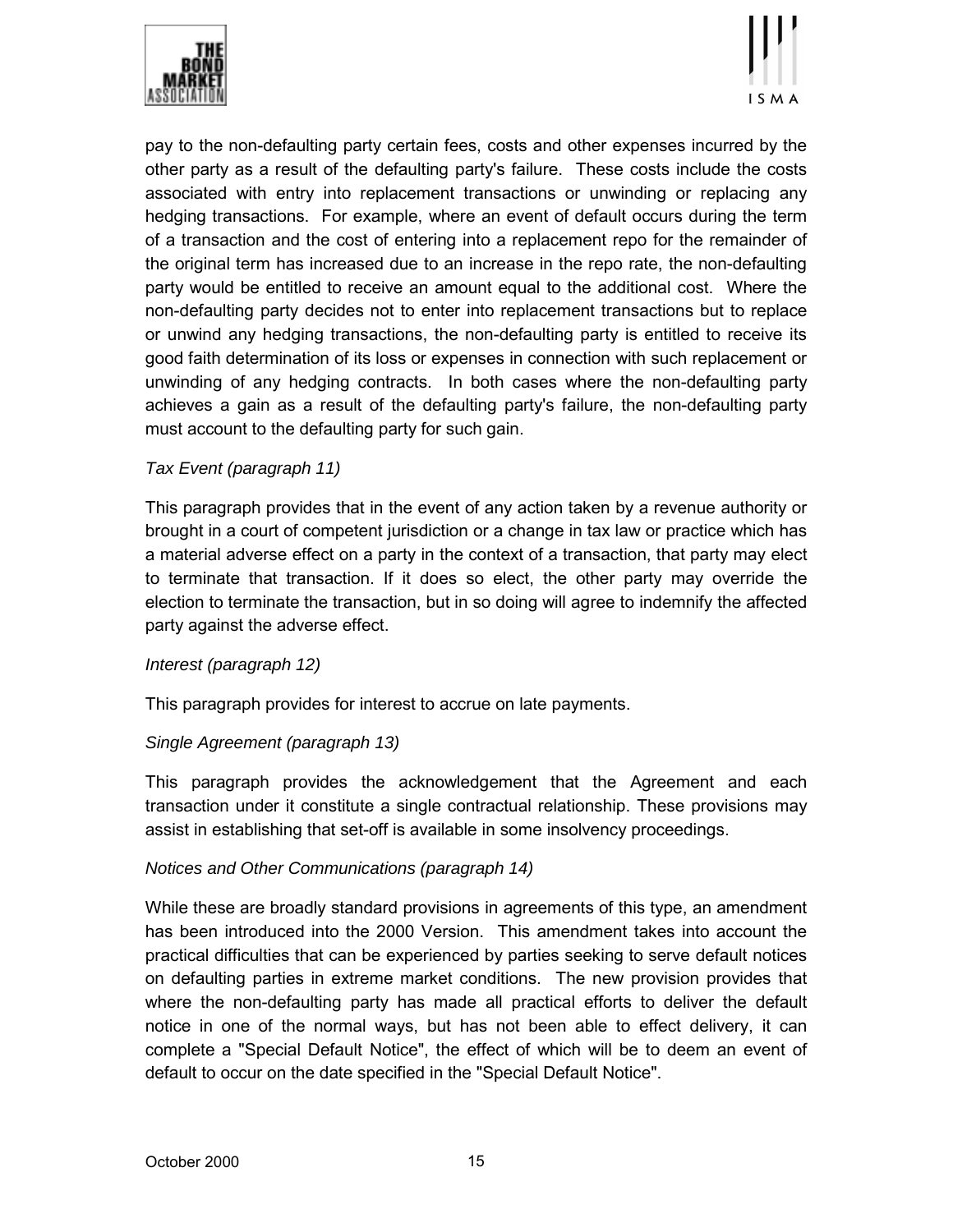



*Entire Agreement; Severability (paragraph 15)*

These are standard provisions in agreements of this type.

# *Non-assignability; Termination (paragraph 16)*

Rights and obligations under the Agreement and/or any transactions are not assignable by one party without the consent of the other party. It should be noted that any assignment may affect the enforceability of the set-off provisions in the event of a party's insolvency.

There is one exception to this prohibition. Paragraph 16(b) permits a party to assign its right in a net sum payable to it following termination after an event of default.

A new paragraph 16(e) has been introduced into the 2000 Version which provides for continuity of contract in the event that any further member states of the European Union participate in European monetary union.

## *Governing Law (paragraph 17)*

The Agreement is governed by English law and the parties submit to the jurisdiction of the English courts. This is without prejudice to the ability of any party to take proceedings in courts of other countries of competent jurisdiction.

There is provision for the appointment of process agents; this will be appropriate where one or more of the parties does not have an office in the UK.

*No Waivers etc. (paragraph 18)*

These are standard provisions in agreements of this type.

*Waiver of Immunity (paragraph 19)*

These are standard provisions in agreements of this type.

*Recording (paragraph 20)*

Each party consents to the tape recording of telephone calls between them. This is recommended by a number of regulatory authorities.

# *Third Party Rights (paragraph 21)*

Following the coming into force of the Contracts (Rights of Third Parties) Act 1999 in the UK, a paragraph has been included in the 2000 Version preventing third parties from acquiring rights under the Agreement to the extent they would otherwise have been able to under such Act.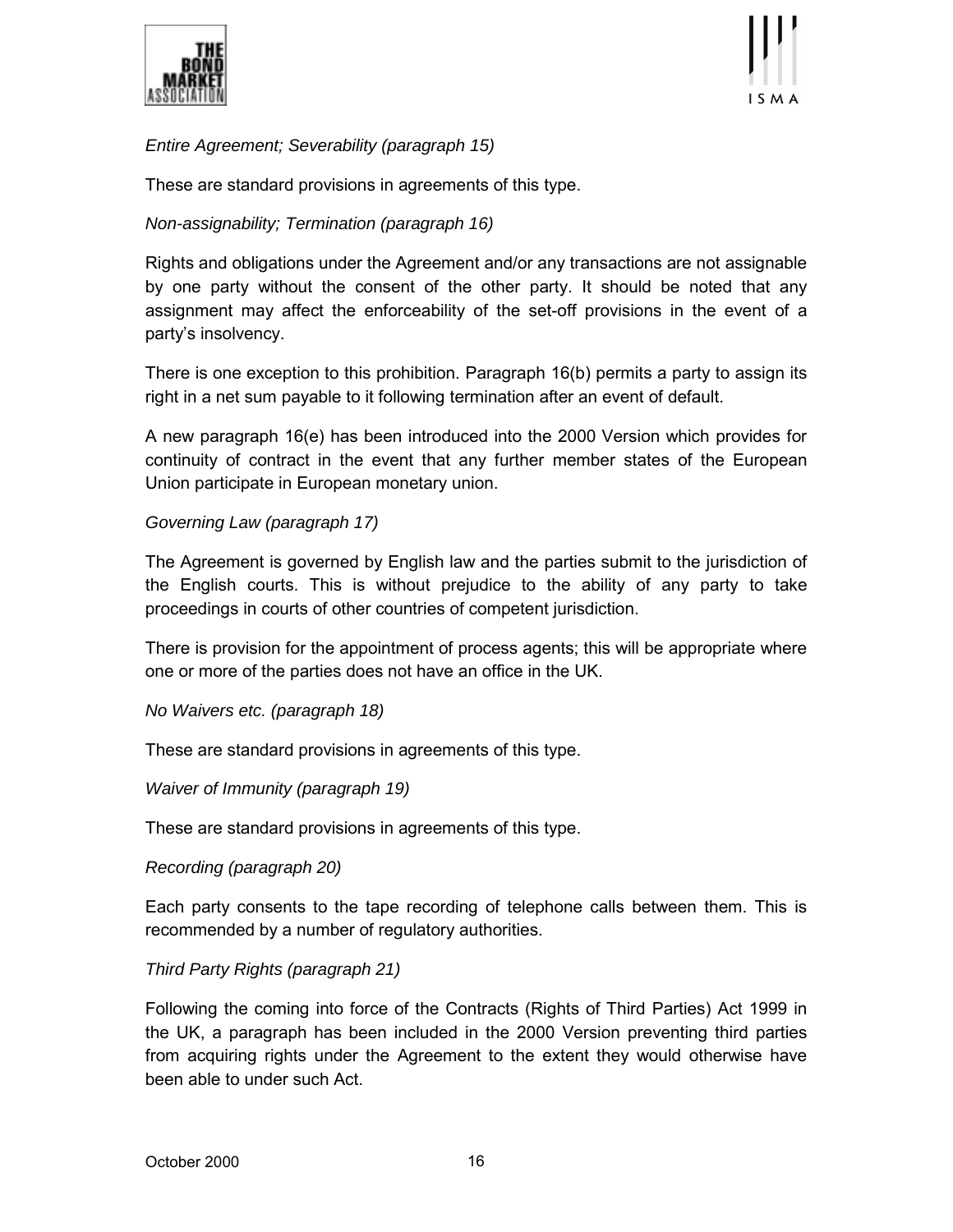



# *Optional Wording (Annex I)*

The Annex also provides optional wording to be included in relation to the inclusion of net paying securities under the 2000 Version and the inclusion in the 2000 Version of existing transactions between the parties which have been documented under the 1995 Version.

## *Forward Transactions (Annex I)*

Where the parties have entered into a forward transaction, optional wording has been introduced in the 2000 Version which allows them to amend the terms of the transaction up until two business days prior to the purchase date. The parties may, subject to agreement between them, adjust the purchase price or the number of purchased securities to be delivered. Margining provisions have also been included to allow parties to call for margin in respect of a forward transaction from the date which is the last day on which delivery arrangements would normally be commenced in respect of that transaction for delivery on the purchase date. The provision also allows Income to be taken into account for the purposes of determining the margin requirement.

## *Confirmation (Annex II)*

Annex II contains a pro forma of a Confirmation for use under the Agreement.

# *Buy/Sell Back Transactions (Buy/Sell Back Annex)*

This Annex enables the Agreement to be used for buy/sell back transactions and contains the amendments to the Agreement for these transactions.

The transaction must be identified as a buy/sell back in the confirmation. As noted above, the confirmation relating to a buy/sell back may be in the form of a single document or two separate confirmations. The confirmation (or at least one of them where there are two) must specify the pricing rate applicable to the transaction.

Buy/sell back transactions are not terminable on demand. The purchase price and the sell back price are to be quoted exclusive of accrued interest.

Where a buy/sell back transaction crosses an income payment date the buyer does not have the obligation to make a manufactured payment to the seller equivalent to the coupon. There is instead an adjustment to the sell back price to reflect the fact that the seller will not receive a manufactured coupon. If section 737A of the UK Taxes Act 1988 applies, the buyer can be deemed to have made a manufactured payment in these circumstances and adverse UK tax consequences may arise.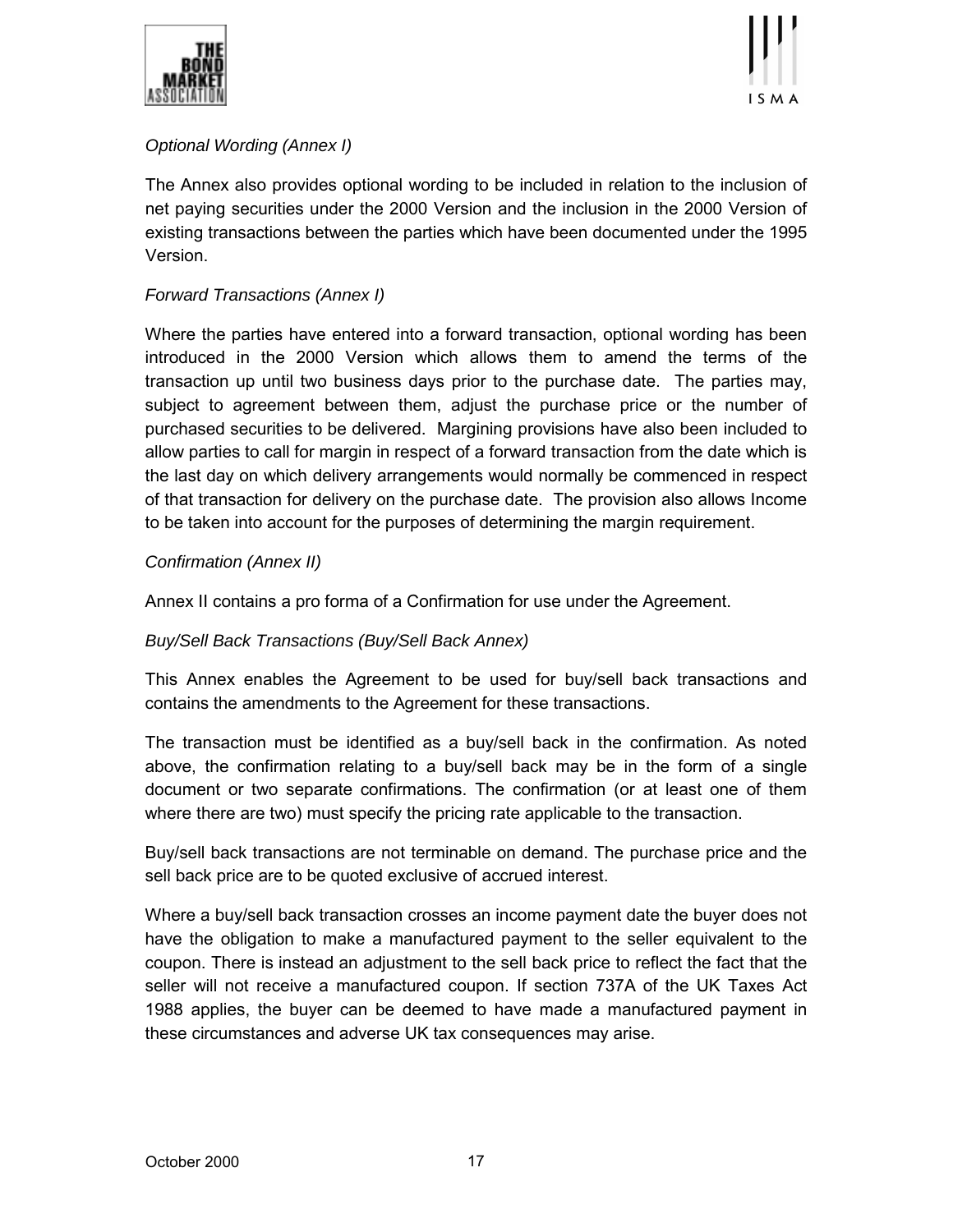



## *Agency Transactions (Agency Annex)*

An agency transaction is a transaction in which one of the parties is acting as agent for an identified principal. The Agency Annex does not cover transactions for unnamed principals. As noted above, the Agency Annex does not cover transactions for block transactions or transactions which are to be allocated to principals after they have been entered into unless the separately published Addendum to this annex is adopted. The Agency Annex does not permit transactions where both parties are acting as agents.

An agent must have authority to enter into transactions on behalf of the principal and authority to perform all of the principalís obligations under the Agreement. The confirmation relating to an agency transaction must specify that it is an agency transaction.

An agency transaction is deemed to be entered into between the other party and the principal on whose behalf the agent has entered into the transaction. The provisions of the Agreement apply as between the principal and the other party as if the principal were a party to a separate agreement on the same terms.

If an event of default occurs in relation to the agent, the other party may elect that it shall be treated as an event of default in respect of the principal. This is because, although the non-defaulting party should be protected legally in the event of the insolvency of the agent (as the transaction is with the principal and not the agent), it may, as a practical matter, be difficult to enforce rights where the agent has defaulted.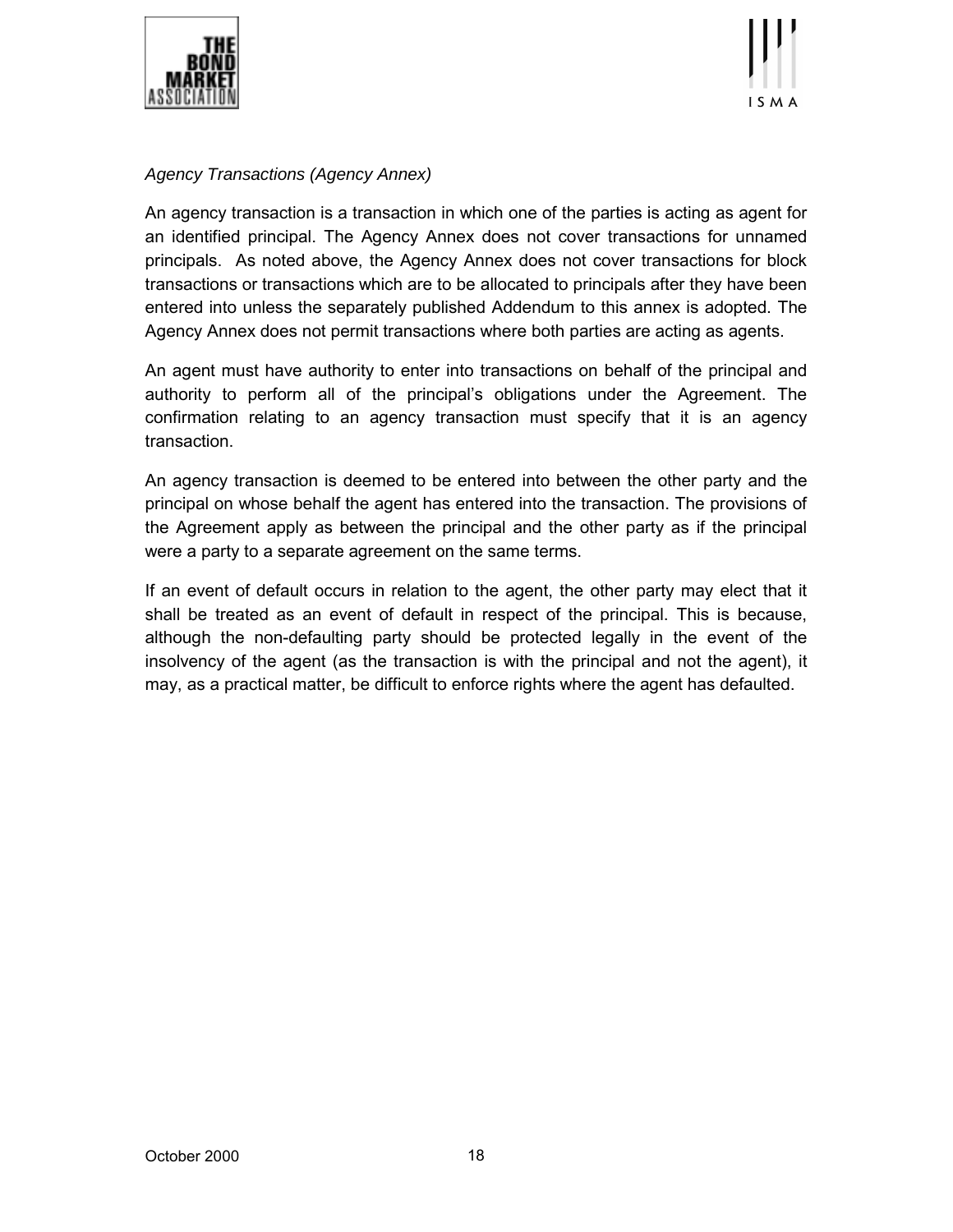



# **Exhibit I**

Summary of the principal changes to the 1995 Version made in the 2000 Version

*Applicability (paragraph 1)* - The prohibition on transactions involving net paying securities and US Treasury instruments has been deleted and optional wording has been included in paragraph 1(b) of Annex I to permit transactions in net paying securities.

*Condition Precedent (paragraph 6 (j))* - An optional provision has been inserted which allows a party to withhold further payments or deliveries if an event has occurred in relation to the other party which would, if a default notice were given, constitute an event of default. The provision applies in respect of those events specified by the parties in Annex I.

*Events of Default (paragraph 10(a))* - Two additional events of default have been introduced. The first makes a failure to deliver securities on the purchase date or a failure to deliver equivalent securities on the repurchase date an event of default. The event of default is optional and will only apply if so specified in Annex I. The second makes a failure to pay amounts due under paragraphs  $10(q)$  and (h), the "mini closeout" provisions, an event of default*.*

*Default Valuation (paragraph 10(e))* - This allows the non-defaulting party to calculate the close-out values of securities by reference to an actual sale or purchase price or market quotations for the securities during the five dealing days following the occurrence of the event of default, or where these cannot be obtained or would not produce a commercially reasonable result, by reference to a fair market value determined by the non-defaulting party.

*Mini Close-out (paragraph 10(h))* - This has been revised to clarify that where a "mini close-out" occurs, the period for determining the value of the relevant securities for the purposes of the "mini close-out" calculation commences at the time the notice calling the mini close-out is given.

*Replacement Cost (paragraph 10(k))* - Where an event of default or a "mini close-out" occurs under paragraphs 10(g) or 10(h) the defaulting party or seller (the "first party") is required to pay the fees, costs and other expenses incurred by the other party as a result of the first party's failure, including costs associated with entry into replacement transactions or unwinding or replacing any hedging transactions. If the other party does not to enter into replacement transactions but replaces or unwinds any hedging transactions, the other party is entitled to receive an amount equal to its loss or expenses in connection with the same.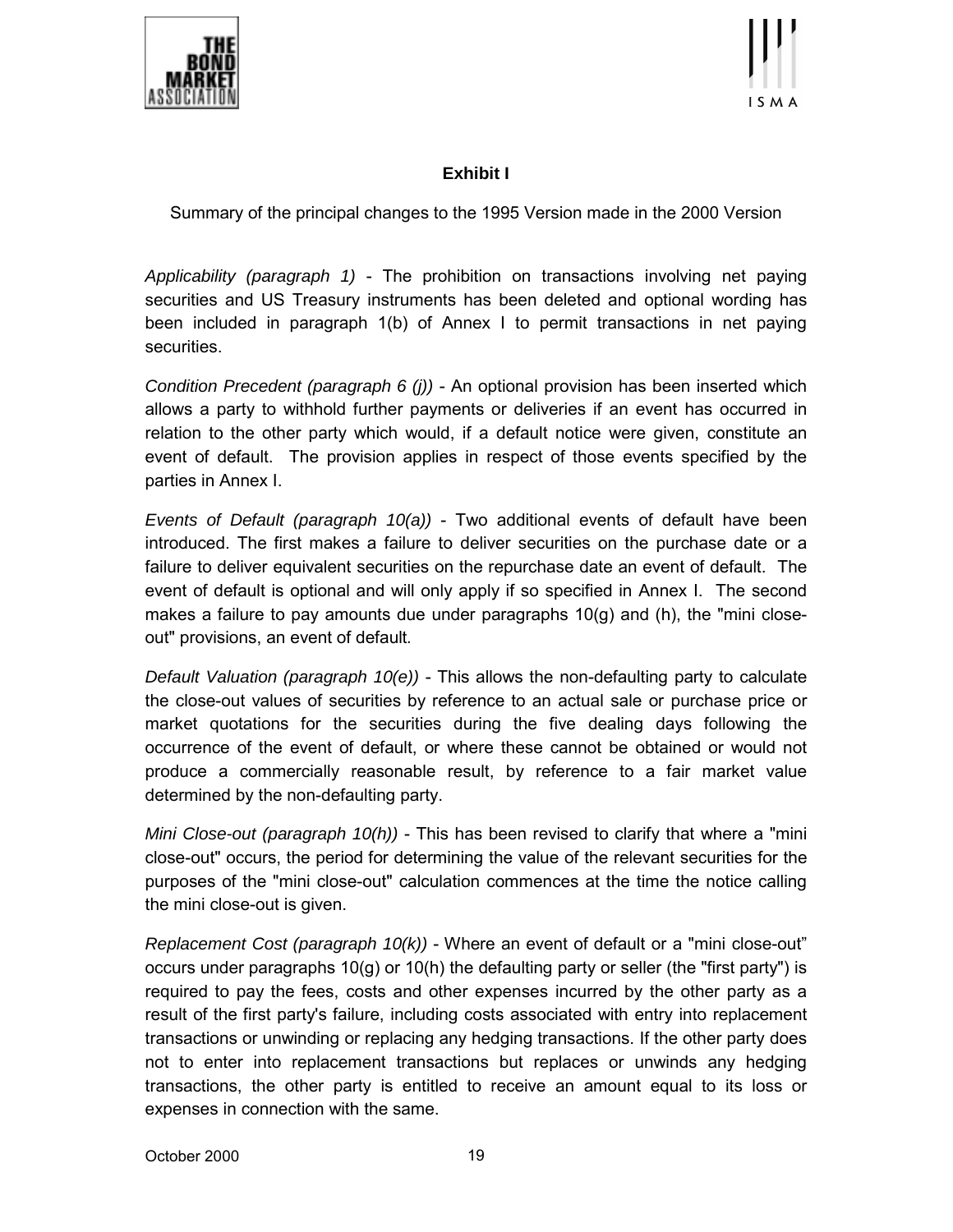



*Notices (paragraph 14(c))* - The special default notice provision has been introduced.

*Continuity of Contract (paragraph 16(e))* - This paragraph provides for continuity of contract in the event that any further member states of the European Union participate in European monetary union.

*Third Party Rights (paragraph 21)* - Following the introduction of new legislation in England relating to the rights of third parties under contracts, a standard exclusion of third party rights has been introduced.

*Forward Transactions (Annex I paragraph 2(b))* - Optional wording has been incorporated into Annex I relating to forward transactions.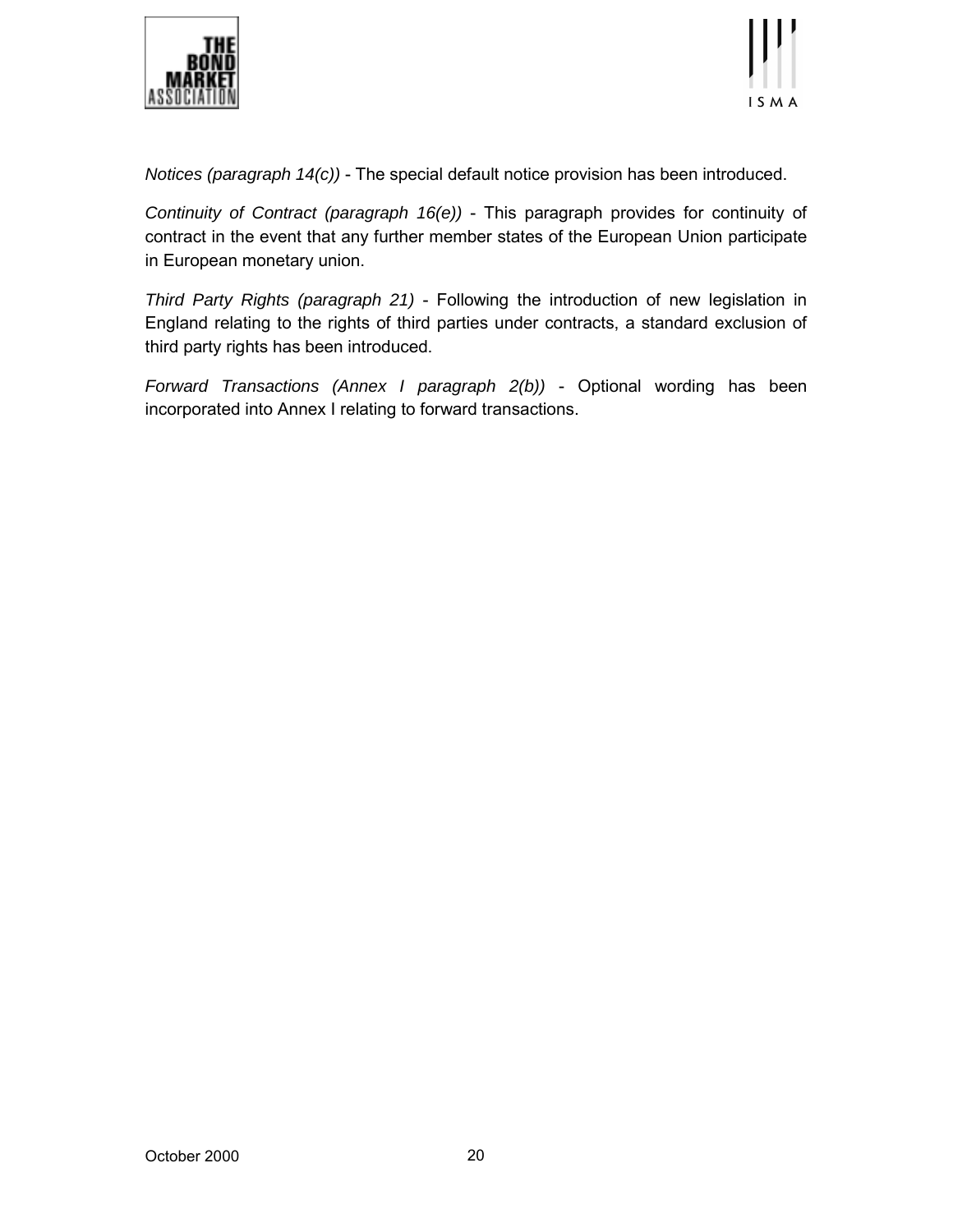



October 2000

## **Exhibit II**

In addition to Annex I and Annex II, the texts of which have been published together with the form of the Agreement, as at the date of this Exhibit, the following further annexes have been published for use with the 2000 Version<sup>2</sup>:

(i) Published by TBMA and ISMA jointly:

- Agency Annex Supplemental terms and conditions for agency transactions. There is also an addendum to the Agency Annex incorporating amendments for transactions with multiple principals.
- Bills of Exchange Annex Supplemental terms and conditions where the securities are UK Treasury bills, local authority bills, bills of exchange.
- Buy/Sell Back Annex Supplemental terms and conditions for buy/sell back transactions.
- Equities Annex Supplemental terms and conditions where the securities are equity securities.
- Italian Annex Supplemental terms and conditions where the securities are Italian domestic securities.
- Dutch Annex Supplemental terms and conditions for transactions with counterparties in Holland.

(ii) Published by other bodies:

- AFMA Annex Supplemental terms and conditions for use with Australian counterparties.
- RITS Annex Supplemental terms and conditions for use with the Australian Reserve Bank Information and Transfer System.

 $2$  The revised annexes for use with the 2000 Version may not be available as of the date of publication of the 2000 Version.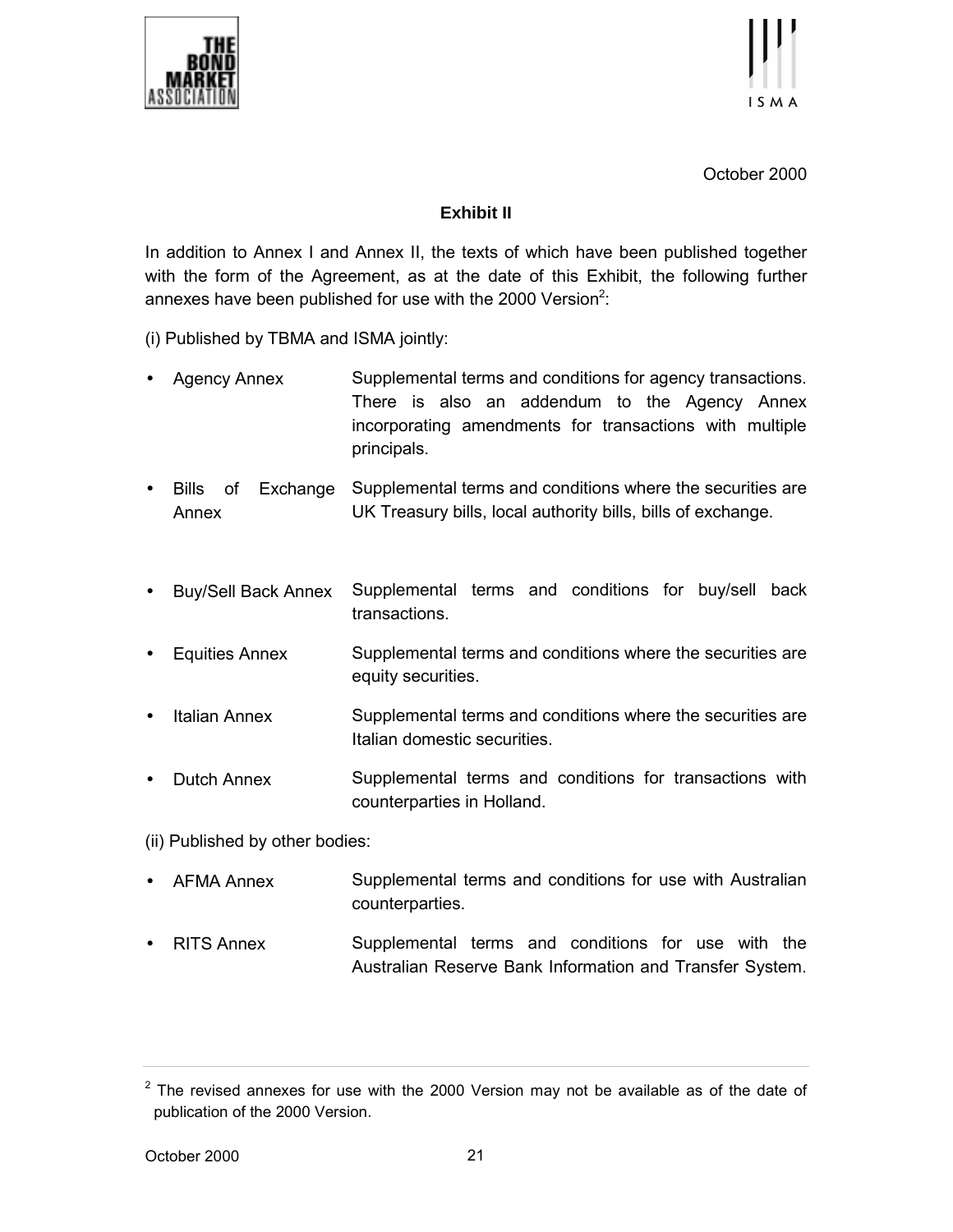



- Swiss Annex Supplemental terms and conditions for transactions with counterparties in Switzerland.
- Gilts Annex Supplemental terms and conditions where the securities are UK gilt-edged securities.